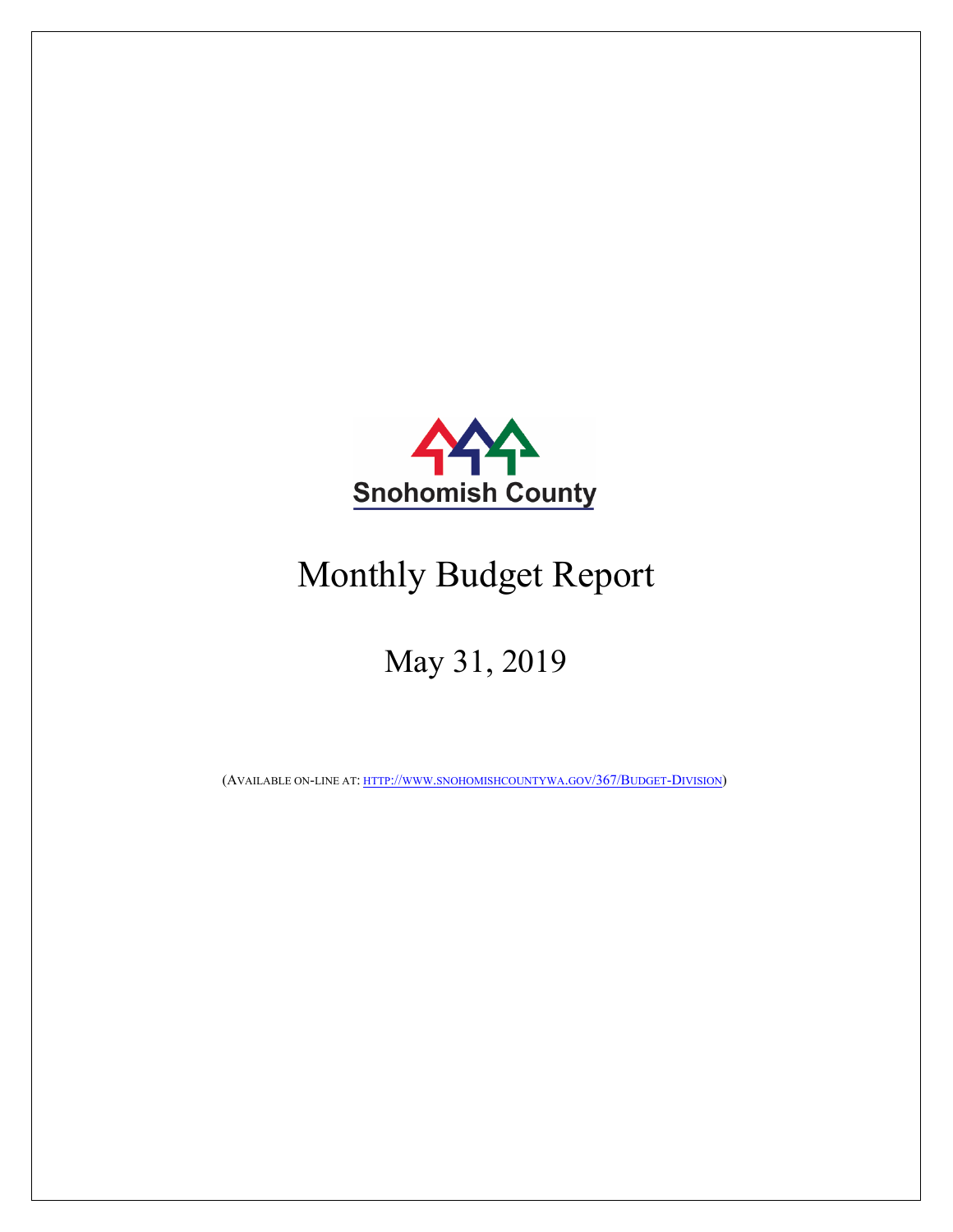

Table of Contents

MONTHLY BUDGET REPORT

May 31, 2019

.

|      | <b>CORPORATE</b>                                                                                                                                                                                                                                                                                                                                                                                                                                        |                                                                                              |
|------|---------------------------------------------------------------------------------------------------------------------------------------------------------------------------------------------------------------------------------------------------------------------------------------------------------------------------------------------------------------------------------------------------------------------------------------------------------|----------------------------------------------------------------------------------------------|
| I.   | County Revenues by Fund                                                                                                                                                                                                                                                                                                                                                                                                                                 | 3                                                                                            |
| Π.   | County Expenditures by Fund                                                                                                                                                                                                                                                                                                                                                                                                                             | 4                                                                                            |
|      | <b>DEPARTMENT</b>                                                                                                                                                                                                                                                                                                                                                                                                                                       |                                                                                              |
| III. | General Fund Revenues by Department                                                                                                                                                                                                                                                                                                                                                                                                                     | 5                                                                                            |
| IV.  | General Fund Expenditures by Department                                                                                                                                                                                                                                                                                                                                                                                                                 | 6                                                                                            |
|      | <b>ALL FUNDS</b>                                                                                                                                                                                                                                                                                                                                                                                                                                        |                                                                                              |
| V.   | Revenues, Expenditures, and Fund Balances:                                                                                                                                                                                                                                                                                                                                                                                                              |                                                                                              |
|      | General Fund<br>Special Revenue<br>County Road<br>Human Services (CD/MH Sales Tax)<br>Real Estate Excise Tax (REET)<br><b>Transportation Mitigation</b><br><b>Community Development</b><br>Solid Waste Management<br><b>Airport Operations and Maintenance</b><br>Surface Water Management<br><b>Equipment Rental and Revolving</b><br><b>Information Services</b><br>Snohomish County Insurance<br><b>Employee Benefit</b><br><b>Facility Services</b> | 7<br>$\overline{7}$<br>8<br>8<br>9<br>9<br>9<br>10<br>10<br>11<br>11<br>12<br>12<br>13<br>13 |
| VI.  | Detail Revenue: General Fund                                                                                                                                                                                                                                                                                                                                                                                                                            | 14                                                                                           |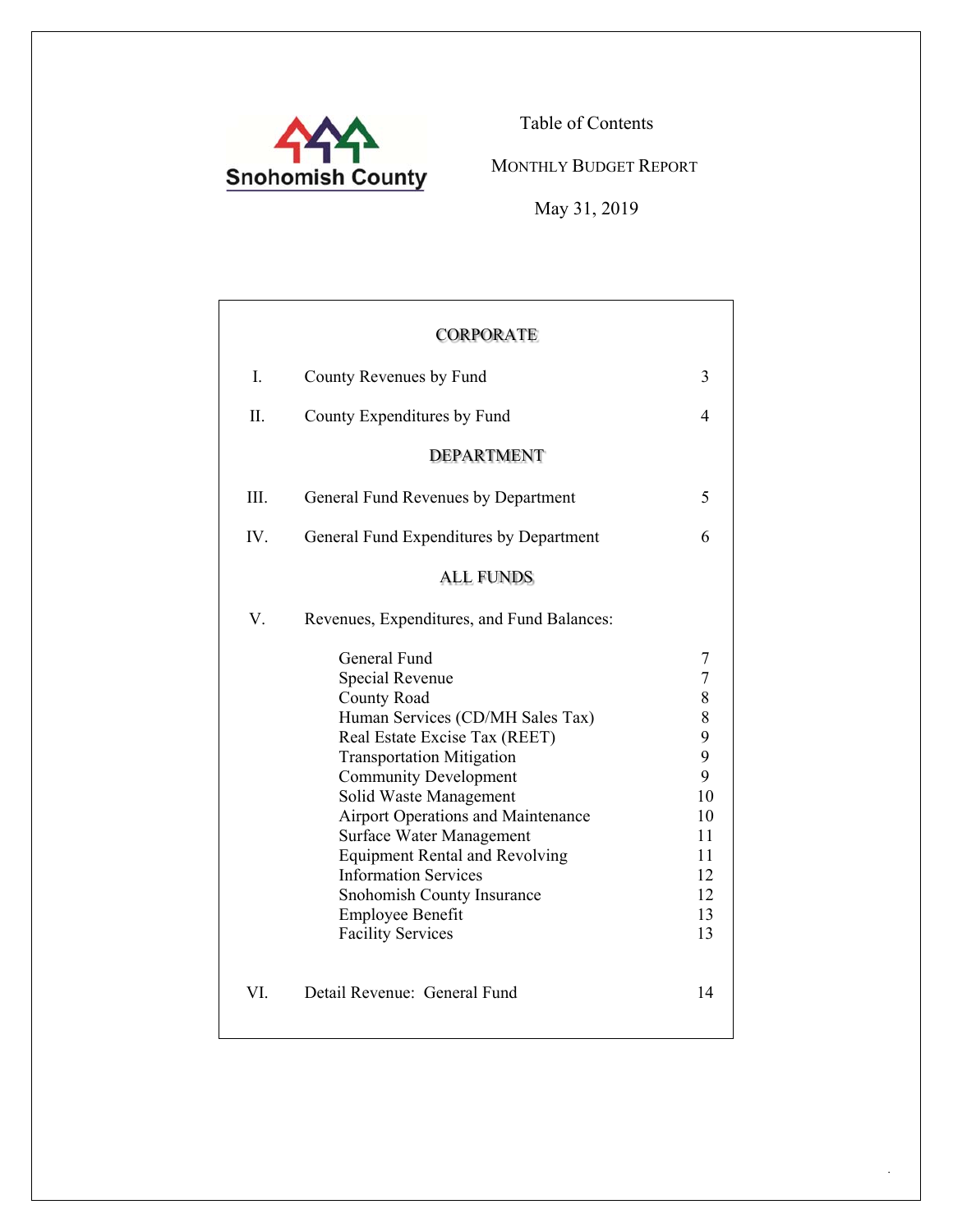### **County Revenues by Fund**

|                                       | Original<br><b>Budget</b> | <b>Modified</b><br><b>Budget</b> | Current<br>Month | <b>Year To Date</b> | Available<br><b>Balance</b> | % Oblig. |
|---------------------------------------|---------------------------|----------------------------------|------------------|---------------------|-----------------------------|----------|
| General Fund                          | \$258,945,917             | \$258,945,917                    | \$19,193,243     | \$107,761,849       | \$151,184,068               | 41.6%    |
| Special Revenue                       | 7,651,619                 | 7,651,619                        | 753,761          | 2,723,450           | 4,928,169                   | 35.6%    |
| County Road                           | 126,280,688               | 126,280,688                      | 6,598,961        | 42,318,137          | 83,962,551                  | 33.5%    |
| River Management                      |                           |                                  | 5                | 21                  | (21)                        |          |
| Corrections Commissary                | 1,259,885                 | 1,259,885                        | 75,426           | 347,288             | 912,597                     | 27.6%    |
| Convention & Performing Arts          | 3,399,166                 | 3,399,166                        | 296,268          | 1,192,815           | 2,206,351                   | 35.1%    |
| Crime Victims / Witness               | 526,769                   | 526,769                          | 36,075           | 191,397             | 335,372                     | 36.3%    |
| Human Services                        | 118,662,801               | 118,662,801                      | 8,017,490        | 39,252,347          | 79,410,454                  | 33.1%    |
| Grant Control                         | 16,499,621                | 16,690,513                       | 663,364          | 3,202,538           | 13,297,083                  | 19.2%    |
| Sheriff-Search & Resc Helicopt        | 38,404                    | 38,404                           | 92               | 452                 | 37,952                      | 1.2%     |
| Sheriff Drug Buy Fund                 | 875,000                   | 875,000                          | 2,358            | 62,063              | 812,938                     | 7.1%     |
| Tax Refund Fund                       |                           |                                  |                  |                     |                             |          |
| Emerg Svcs Communication Sys          | 7,585,750                 | 7,585,750                        | 545,414          | 3,209,805           | 4,375,945                   | 42.3%    |
| Emerg CommunicaSys & Facil            |                           | 37,100,000                       | 75,977           | 35,238,917          | 1,861,083                   | 95.0%    |
| Evergreen Fairground Cum Reser        | 722,330                   | 1,265,922                        | 8,470            | 55,629              | 1,210,293                   | 4.4%     |
| Conservation Futures Tax Fund         | 3,810,000                 | 3,810,000                        | 266,498          | 2,066,998           | 1,743,002                   | 54.3%    |
| Auditor's O & M                       | 750,000                   | 750,000                          | 46,735           | 194,297             | 555,703                     | 25.9%    |
| <b>Public Wrks Facility Construct</b> | 1,764,000                 | 1,764,000                        | 4,219            | 18,551              | 1,745,449                   | 1.1%     |
| Elections Equip Cumulative Res        | 246,981                   | 246,981                          | 778              | 32,698              | 214,283                     | 13.2%    |
| Sno Cty Tomorrow Cum Res              | 148,424                   | 148,424                          | 12,617           | 63,033              | 85,391                      | 42.5%    |
| Real Estate Excise Tax Fund           | 21,556,000                | 21,556,000                       | 2,158,369        | 9,265,858           | 12,290,142                  | 43.0%    |
| <b>Transportation Mitigation</b>      | 5,156,000                 | 5,156,000                        | 402,334          | 1,513,980           | 3,642,020                   | 29.4%    |
| <b>Community Development</b>          | 18,462,719                | 18,462,719                       | 1,499,065        | 6,537,141           | 11,925,578                  | 35.4%    |
| <b>Boating Safety</b>                 | 112,000                   | 112,000                          | (85, 886)        | 102,670             | 9,330                       | 91.7%    |
| Antiprofiteering Revolving            | 142                       | 142                              | 153              | 747                 | (605)                       | 525.9%   |
| Parks Mitigation                      | 1,998,446                 | 1,998,446                        | 334,134          | 874,196             | 1,124,250                   | 43.7%    |
| Fair Sponsorships & Donations         | 470,045                   | 470,045                          | 200              | 157,071             | 312,974                     | 33.4%    |
| Snohomish Cnty Arts Commission        | 85,000                    | 85,000                           |                  | 7,451               | 77,549                      | 8.8%     |
| Limited Tax Debt Service              | 24,777,330                | 24,777,330                       | 2,116,574        | 10,180,583          | 14,596,747                  | 41.1%    |
| Solid Waste Management                | 64,892,162                | 64,892,162                       | 5,773,769        | 24,758,371          | 40,133,791                  | 38.2%    |
| Airport Operation & Maint.            | 42,452,369                | 42,452,369                       | 3,970,103        | 10,928,307          | 31,524,062                  | 25.7%    |
| Surface Water Management              | 34,057,311                | 34,057,311                       | 1,429,493        | 10,607,192          | 23,450,119                  | 31.1%    |
| Equipment Rental & Revolving          | 27,199,002                | 27,199,002                       | 2,252,166        | 11,819,771          | 15,379,231                  | 43.5%    |
| <b>Information Services</b>           | 20,988,486                | 20,988,486                       | 1,723,841        | 8,739,288           | 12,249,198                  | 41.6%    |
| Snohomish County Insurance            | 18,229,221                | 18,229,221                       | 1,503,405        | 7,514,409           | 10,714,812                  | 41.2%    |
| Pits and Quarries                     | 2,000                     | 2,000                            | 379              | 740                 | 1,260                       | 37.0%    |
| Employee Benefit                      | 60,144,031                | 60,144,031                       | 364,333          | 24, 182, 734        | 35,961,297                  | 40.2%    |
| Facility Services Fund                | 14,152,003                | 14,152,003                       | 1,187,384        | 6,012,588           | 8,139,415                   | 42.5%    |
| Training & Development                | 966,191                   | 966,191                          | 80,516           | 402,580             | 563,611                     | 41.7%    |
| Security Services Fund                | 2,321,039                 | 2,321,039                        | 191,144          | 954,690             | 1,366,349                   | 41.1%    |
| <b>Totals</b>                         | \$907,188,852             | \$945,023,336                    | \$61,499,228     | \$372,492,652       | \$572,339,792               |          |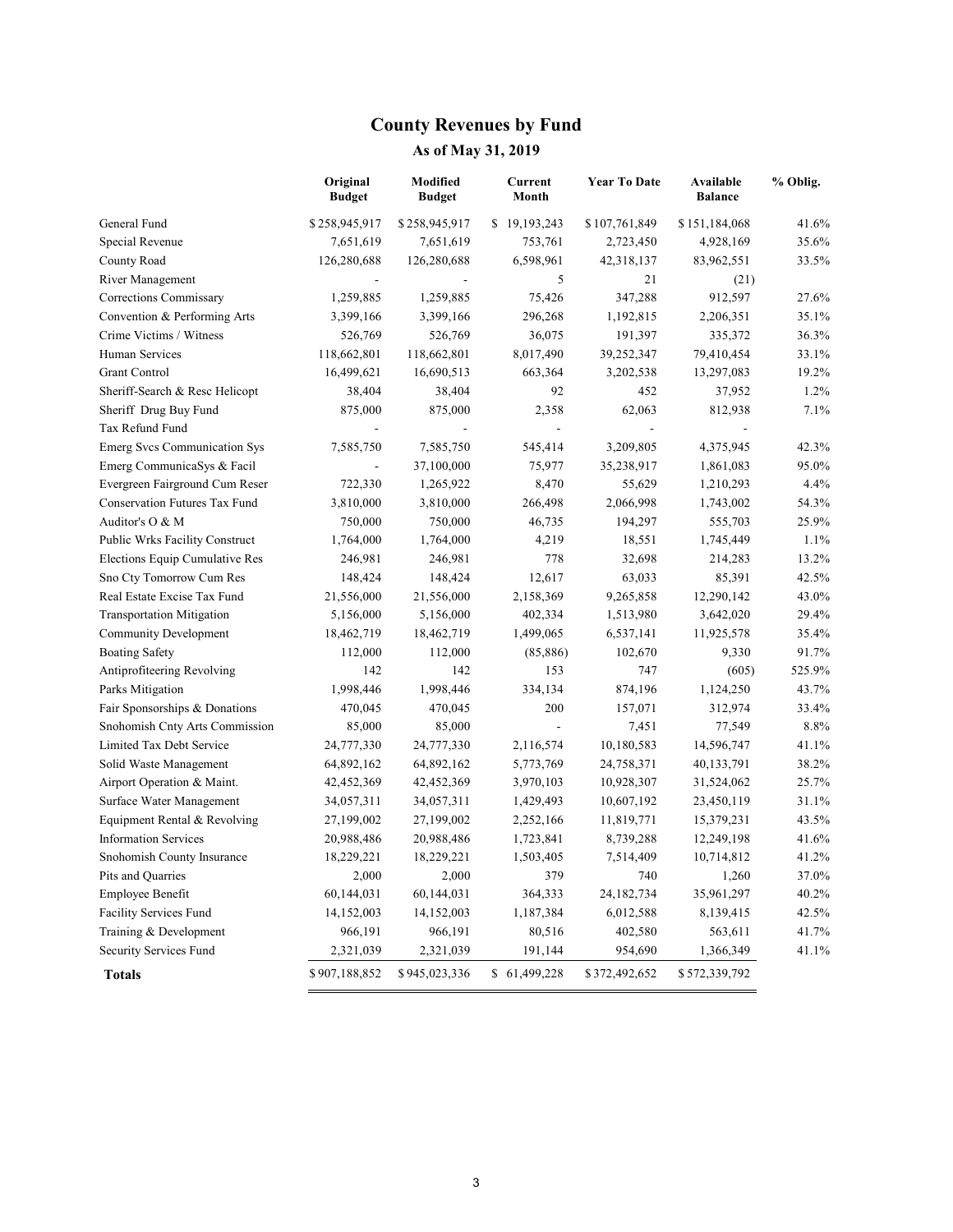### **County Expenditures by Fund As of May 31, 2019**

|                                      | Original<br><b>Budget</b> | <b>Modified</b><br><b>Budget</b> | Current<br>Month         | <b>Year To</b><br>Date   | <b>Available</b><br><b>Balance</b> | $\frac{0}{0}$<br>Oblig. |
|--------------------------------------|---------------------------|----------------------------------|--------------------------|--------------------------|------------------------------------|-------------------------|
| General Fund                         | \$263,598,145             | \$264,141,737                    | \$19,694,085             | \$101,693,359            | \$162,448,378                      | 38.5%                   |
| Special Revenue                      | 13,548,388                | 13,548,388                       | 459,229                  | 1,613,595                | 11,934,793                         | 11.9%                   |
| County Road                          | 134,936,099               | 135,836,099                      | 9,913,195                | 37,740,877               | 98,095,222                         | 27.8%                   |
| Corrections Commissary               | 1,259,885                 | 1,259,885                        | 57,548                   | 319,797                  | 940,088                            | 25.4%                   |
| Convention & Performing Arts         | 3,933,562                 | 3,933,562                        | 342,508                  | 1,249,812                | 2,683,750                          | 31.8%                   |
| Crime Victims / Witness              | 471,769                   | 471,769                          | 38,717                   | 188,378                  | 283,391                            | 39.9%                   |
| Human Services                       | 125, 111, 430             | 125, 111, 430                    | 7,979,778                | 40,628,291               | 84, 483, 139                       | 32.5%                   |
| <b>Grant Control</b>                 | 14,830,734                | 14,830,734                       | 914,116                  | 4,224,680                | 10,606,054                         | 28.5%                   |
| Sheriff-Search & Resc Helicopt       | 60,000                    | 60,000                           |                          |                          | 60,000                             | $0.0\%$                 |
| Sheriff Drug Buy Fund                | 1,124,697                 | 1,124,697                        | 26,350                   | 241,215                  | 883,482                            | 21.4%                   |
| Tax Refund Fund                      | 5,000                     | 5,000                            |                          | $\overline{a}$           | 5,000                              | $0.0\%$                 |
| Emerg Svcs Communication Sys         | 8,201,473                 | 8,201,473                        | 690,095                  | 3,687,736                | 4,513,737                          | 45.0%                   |
| Emerg CommunicaSys & Facil           | $\frac{1}{2}$             | 37,100,000                       | $\overline{\phantom{a}}$ | 92,979                   | 37,007,021                         | 0.3%                    |
| Evergreen Fairground Cum Reser       | 1,914,541                 | 2,458,133                        | 72,165                   | 289,794                  | 2,168,339                          | 11.8%                   |
| <b>Conservation Futures Tax Fund</b> | 7,464,928                 | 7,464,928                        | 227,635                  | 1,098,950                | 6,365,978                          | 14.7%                   |
| Auditor's O & M                      | 2,570,723                 | 2,570,723                        | 24,113                   | 209,200                  | 2,361,523                          | 8.1%                    |
| Public Wrks Facility Construct       | 4,264,000                 | 4,264,000                        |                          | $\overline{\phantom{a}}$ | 4,264,000                          | $0.0\%$                 |
| Elections Equip Cumulative Res       | 343,784                   | 343,784                          | 190                      | 952                      | 342,832                            | 0.3%                    |
| Sno Cty Tomorrow Cum Res             | 235,813                   | 235,813                          | 18,107                   | 75,410                   | 160,403                            | 32.0%                   |
| Real Estate Excise Tax Fund          | 24,044,945                | 24,044,945                       | 1,227,158                | 8,140,552                | 15,904,393                         | 33.9%                   |
| <b>Transportation Mitigation</b>     | 4,171,000                 | 4,171,000                        | 151,647                  | 151,647                  | 4,019,353                          | 3.6%                    |
| <b>Community Development</b>         | 20, 201, 785              | 20, 201, 785                     | 1,460,528                | 7,350,465                | 12,851,320                         | 36.4%                   |
| <b>Boating Safety</b>                | 112,000                   | 112,000                          | 10,056                   | 27,340                   | 84,660                             | 24.4%                   |
| Antiprofiteering Revolving           | 79,245                    | 79,245                           |                          |                          | 79,245                             | $0.0\%$                 |
| Parks Mitigation                     | 1,998,446                 | 1,998,446                        |                          | 499,612                  | 1,498,835                          | 25.0%                   |
| Fair Sponsorships & Donations        | 470,045                   | 470,045                          | 8,602                    | 42,155                   | 427,890                            | 9.0%                    |
| Snohomish Cnty Arts Commission       | 235,000                   | 235,000                          | 20                       | 30,327                   | 204,673                            | 12.9%                   |
| Limited Tax Debt Service             | 24,767,223                | 24,767,223                       | $\overline{\phantom{a}}$ | ÷,                       | 24,767,223                         | $0.0\%$                 |
| Solid Waste Management               | 66,730,471                | 66,730,471                       | 4,993,340                | 23,134,971               | 43,595,500                         | 34.7%                   |
| Airport Operation & Maint.           | 43, 173, 147              | 43,173,147                       | 1,979,241                | 7,057,835                | 36,115,312                         | 16.3%                   |
| Surface Water Management             | 36,108,899                | 36,108,899                       | 1,815,284                | 7,587,384                | 28,521,515                         | 21.0%                   |
| Equipment Rental & Revolving         | 30,261,902                | 30,261,902                       | 2,511,187                | 11,110,914               | 19,150,989                         | 36.7%                   |
| <b>Information Services</b>          | 21,730,468                | 21,730,468                       | 1,526,627                | 8,903,822                | 12,826,646                         | 41.0%                   |
| Snohomish County Insurance           | 18,164,319                | 18, 164, 319                     | 863,688                  | 5,988,679                | 12,175,640                         | 33.0%                   |
| Pits and Quarries                    | 10,427                    | 10,427                           | 219                      | 1,290                    | 9,137                              | 12.4%                   |
| Employee Benefit                     | 61,169,468                | 61,169,468                       | 5,404,676                | 22,963,310               | 38,206,158                         | 37.5%                   |
| Facility Services Fund               | 14,557,778                | 14,557,778                       | 1,066,599                | 5,100,273                | 9,457,505                          | 35.0%                   |
| Training & Development               | 1,110,578                 | 1,110,578                        | 173,681                  | 365,527                  | 745,051                            | 32.9%                   |
| Security Services Fund               | 2,429,457                 | 2,429,457                        | 201,235                  | 931,935                  | 1,497,522                          | 38.4%                   |
| <b>Totals</b>                        | \$955,401,574             | \$994,488,758                    | \$63,851,618             | \$302,743,063            | \$691,745,695                      |                         |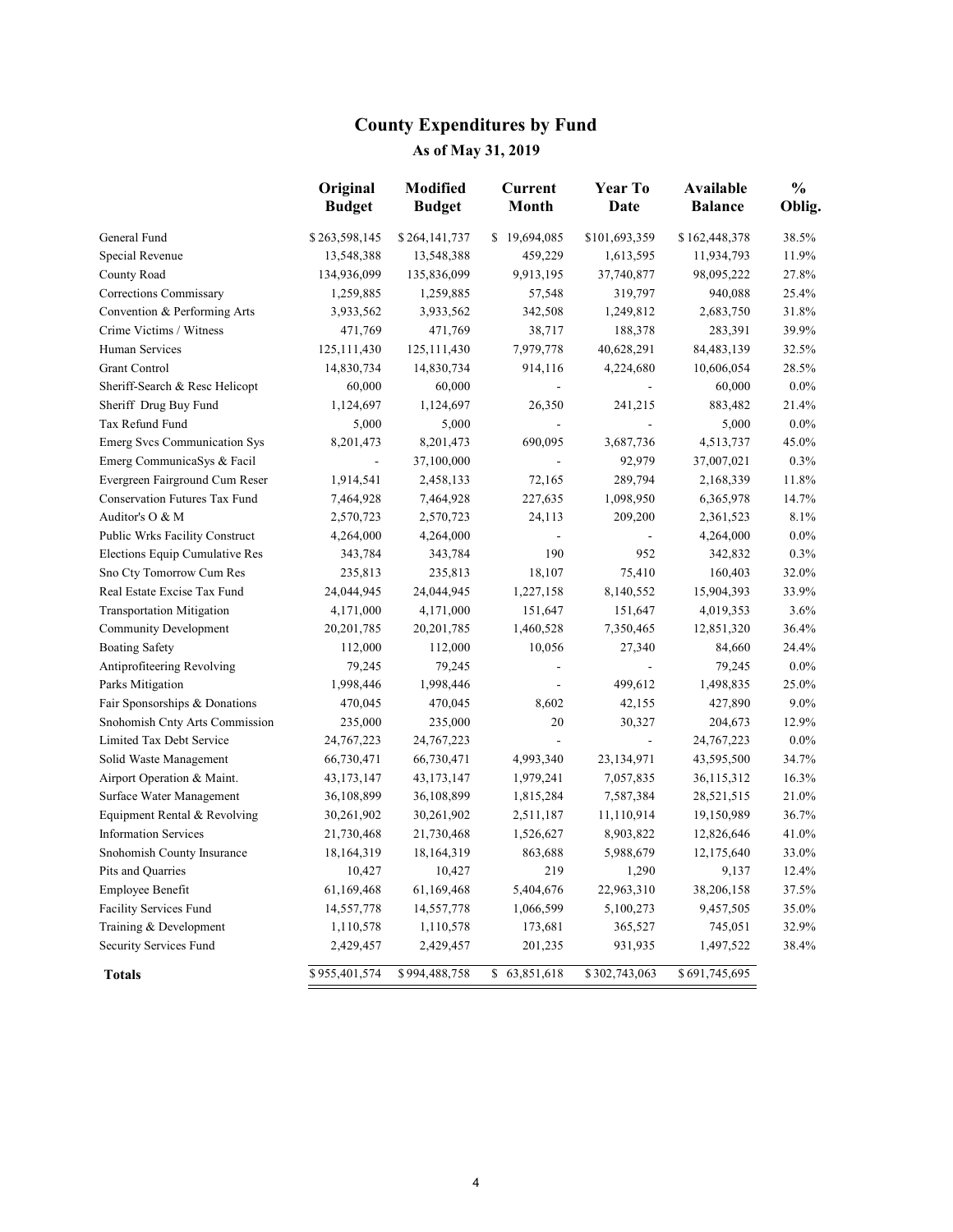### **General Fund Revenues by Department**

|                                     | Original<br><b>Budget</b> | <b>Modified</b><br><b>Budget</b> | Current<br>Month | <b>Year To</b><br>Date | Available<br><b>Balance</b> | $\frac{0}{0}$<br>Oblig. |
|-------------------------------------|---------------------------|----------------------------------|------------------|------------------------|-----------------------------|-------------------------|
| Executive                           | \$<br>215,653             | <sup>\$</sup><br>215,653         | \$<br>4,948      | \$<br>63,850           | \$<br>151,803               | 29.6%                   |
| Legislative                         | 62,500                    | 62,500                           | 18               | 47                     | 62,453                      | 0.1%                    |
| Human Services                      |                           |                                  |                  | 652                    | (652)                       |                         |
| Planning                            | 888,591                   | 888,591                          | 132,394          | 344,950                | 543,641                     | 38.8%                   |
| Hearing Examiner                    | 489,263                   | 489,263                          | 38,564           | 192,772                | 296,491                     | 39.4%                   |
| Parks And Recreation                | 8,584,819                 | 8,584,819                        | 529,994          | 1,938,331              | 6,646,488                   | 22.6%                   |
| Assessor                            | 170,098                   | 170,098                          | 2,160            | 24,006                 | 146,092                     | 14.1%                   |
| Auditor                             | 8,394,388                 | 8,394,388                        | 662,344          | 2,713,923              | 5,680,465                   | 32.3%                   |
| Finance                             | 562,573                   | 562,573                          | 93,191           | 125,677                | 436,896                     | 22.3%                   |
| Human Resources                     | 139,591                   | 139,591                          | 7,148            | 42,241                 | 97,350                      | 30.3%                   |
| Nondepartmental                     | 186,350,773               | 186,350,773                      | 12,539,895       | 79,696,048             | 106,654,725                 | 42.8%                   |
| Treasurer                           | 11,286,288                | 11,286,288                       | 1,639,756        | 4,620,675              | 6,665,613                   | 40.9%                   |
| District Court                      | 7,290,524                 | 7,290,524                        | 711,938          | 3,267,123              | 4,023,401                   | 44.8%                   |
| Sheriff                             | 16,730,181                | 16,730,181                       | 1,300,761        | 4,412,651              | 12,317,530                  | 26.4%                   |
| Prosecuting Attorney                | 432,089                   | 432,089                          | 8,168            | 121,175                | 310,914                     | 28.0%                   |
| Office of Public Defense            | 782,056                   | 782,056                          | 20,778           | 589,325                | 192,731                     | 75.4%                   |
| Medical Examiner                    | 142,230                   | 142,230                          | 1.141            | 5,783                  | 136,447                     | 4.1%                    |
| Superior Court                      | 1,079,933                 | 1,079,933                        | 94,003           | 407,857                | 672,076                     | 37.8%                   |
| Clerk                               | 3,725,618                 | 3,725,618                        | 295,162          | 1,560,652              | 2,164,966                   | 41.9%                   |
| <b>Sheriff's Corrections Bureau</b> | 11,220,250                | 11,220,250                       | 1,018,301        | 7,456,718              | 3,763,532                   | 66.5%                   |
| Dept Emergency Management           | 398,499                   | 398,499                          | 92,579           | 177,393                | 221,106                     | 44.5%                   |
| <b>Totals</b>                       | \$258,945,917             | \$258,945,917                    | \$19,193,243     | \$107,761,849          | \$151,184,068               |                         |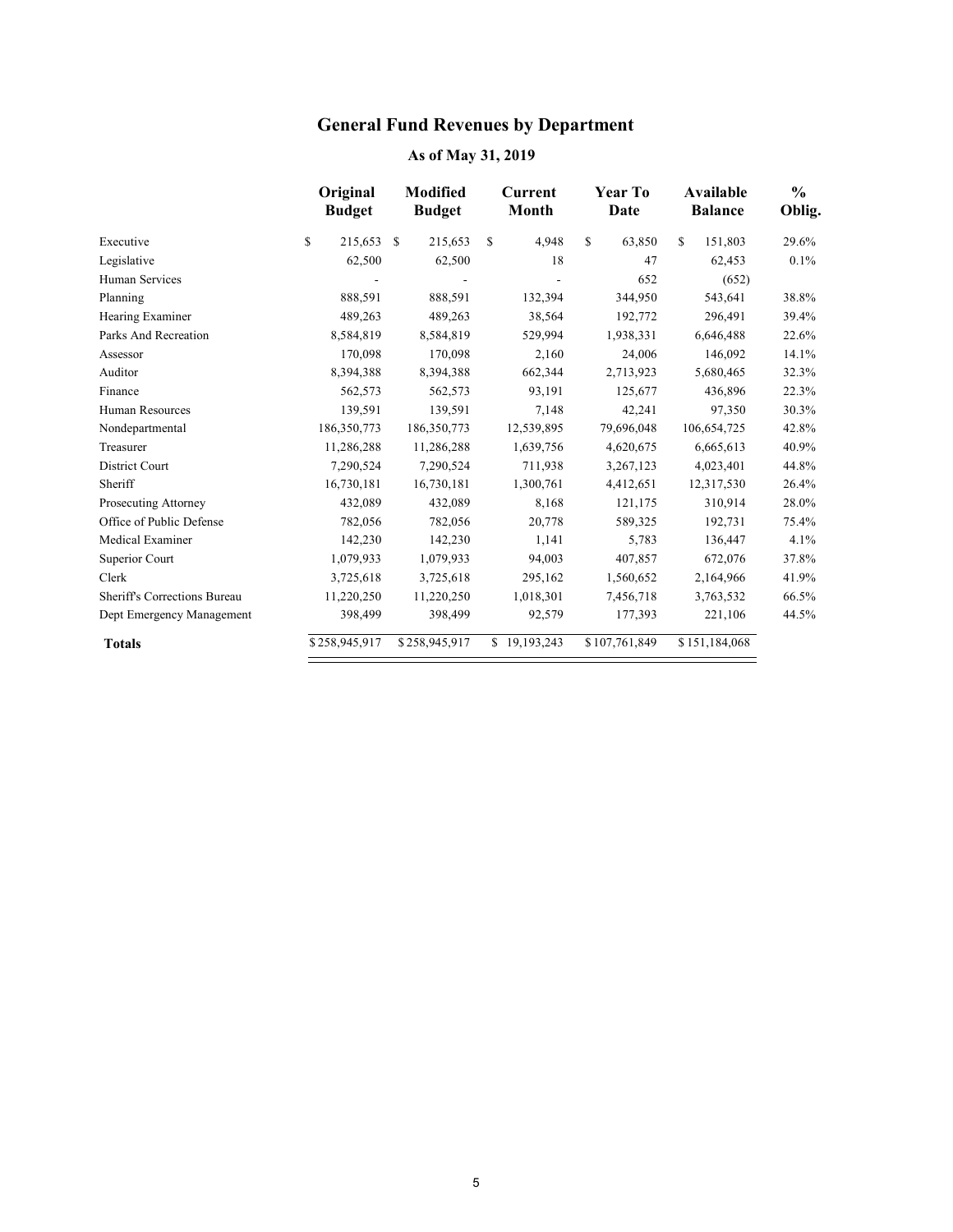### **General Fund Expenditures by Department**

|                              | Original<br><b>Budget</b> |   | <b>Modified</b><br><b>Budget</b> |              | Current<br>Month | Year To<br>Date | Available<br><b>Balance</b> | $\frac{0}{0}$<br>Oblig. |
|------------------------------|---------------------------|---|----------------------------------|--------------|------------------|-----------------|-----------------------------|-------------------------|
| Executive                    | \$<br>2,951,069           | S | 2,951,069                        | $\mathbb{S}$ | 247,115          | \$<br>1,231,804 | \$<br>1,719,265             | 41.7%                   |
| Legislative                  | 4,355,553                 |   | 4,355,553                        |              | 351,075          | 1,765,792       | 2,589,761                   | 40.5%                   |
| <b>Human Services</b>        | 3,038,228                 |   | 3,038,228                        |              | 41,796           | 703,183         | 2,335,045                   | 23.1%                   |
| Planning                     | 4,798,826                 |   | 4,798,826                        |              | 346,609          | 1,735,847       | 3,062,979                   | 36.2%                   |
| Hearing Examiner             | 853,566                   |   | 853,566                          |              | 65,058           | 330,508         | 523,058                     | 38.7%                   |
| Parks And Recreation         | 12,736,473                |   | 12,736,473                       |              | 775,126          | 3,839,615       | 8,896,858                   | 30.1%                   |
| Assessor                     | 8,063,626                 |   | 8,063,626                        |              | 770,087          | 3,339,316       | 4,724,310                   | 41.4%                   |
| Auditor                      | 8,411,198                 |   | 8,411,198                        |              | 626,477          | 2,810,404       | 5,600,794                   | 33.4%                   |
| Finance                      | 4,519,818                 |   | 4,519,818                        |              | 366,411          | 1,795,380       | 2,724,438                   | 39.7%                   |
| Human Resources              | 2,715,809                 |   | 2,715,809                        |              | 174,177          | 918,028         | 1,797,781                   | 33.8%                   |
| Nondepartmental              | 18,670,742                |   | 19,214,334                       |              | 646,507          | 4,348,161       | 14,866,173                  | 22.6%                   |
| Treasurer                    | 3,958,260                 |   | 3,958,260                        |              | 256,190          | 1,465,844       | 2,492,416                   | 37.0%                   |
| District Court               | 11,025,558                |   | 11,025,558                       |              | 934,256          | 4,618,171       | 6,407,387                   | 41.9%                   |
| Sheriff                      | 58,032,979                |   | 58,032,979                       |              | 4,868,701        | 24,028,696      | 34,004,283                  | 41.4%                   |
| Prosecuting Attorney         | 17,615,601                |   | 17,615,601                       |              | 1,419,428        | 7,027,897       | 10,587,704                  | 39.9%                   |
| Office of Public Defense     | 12,439,263                |   | 12,439,263                       |              | 235,157          | 4,912,660       | 7,526,604                   | 39.5%                   |
| Medical Examiner             | 3,055,426                 |   | 3,055,426                        |              | 230,710          | 1,193,253       | 1,862,173                   | 39.1%                   |
| Superior Court               | 23,225,292                |   | 23,225,292                       |              | 1,860,949        | 9,408,683       | 13,816,609                  | 40.5%                   |
| Clerk                        | 7,683,352                 |   | 7,683,352                        |              | 642,373          | 3,005,850       | 4,677,502                   | 39.1%                   |
| Sheriff's Corrections Bureau | 54,286,810                |   | 54,286,810                       |              | 4,737,674        | 22,734,707      | 31,552,103                  | 41.9%                   |
| Dept Emergency Management    | 1,160,696                 |   | 1,160,696                        |              | 98,211           | 479,560         | 681,136                     | 41.3%                   |
| <b>Totals</b>                | \$263,598,145             |   | \$264,141,737                    |              | \$19,694,085     | \$101,693,359   | \$162,448,378               |                         |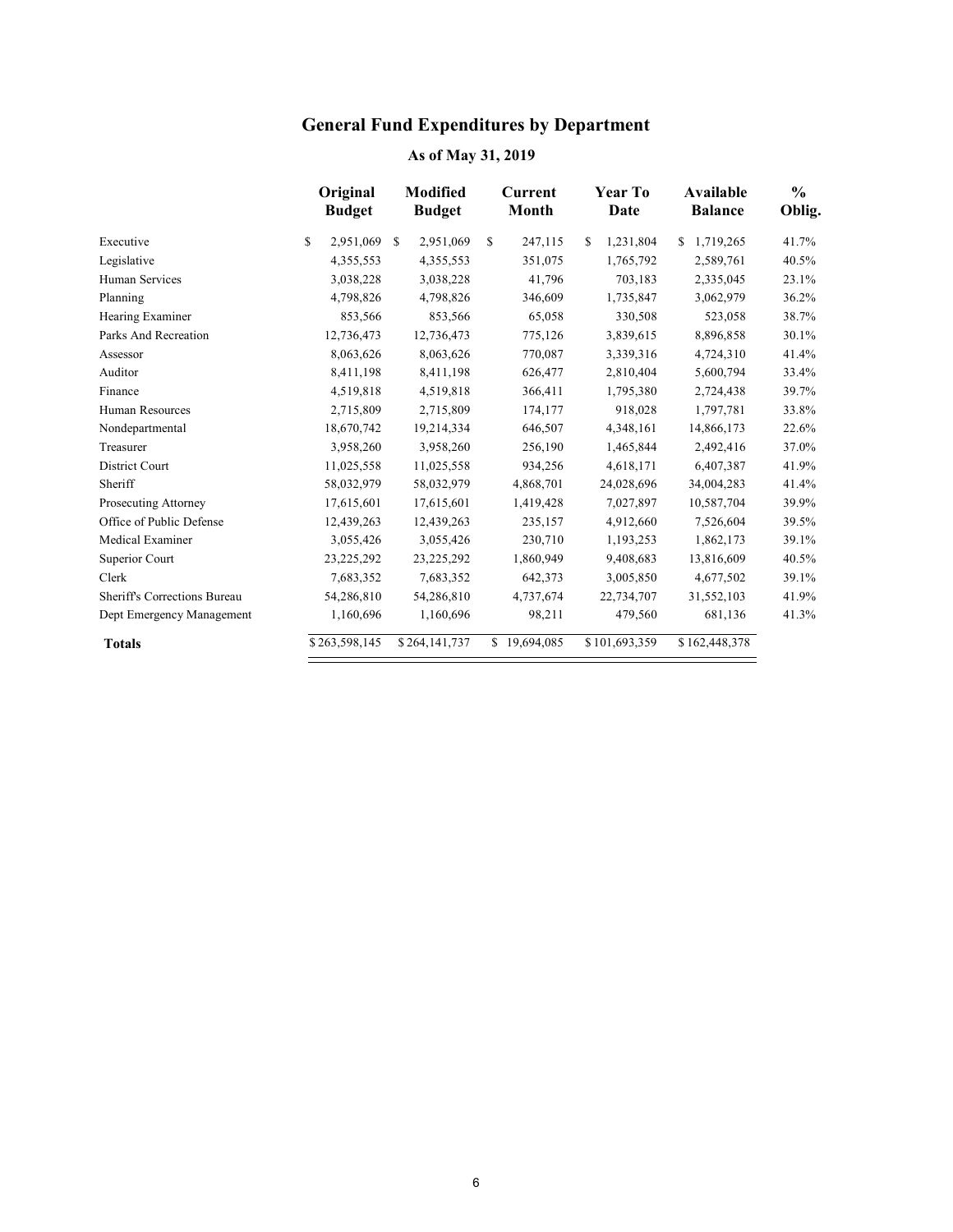|                                           | Original<br><b>Budget</b> | <b>Modified</b><br><b>Budget</b> | <b>Current</b><br>Month | <b>Year to</b><br>Date | Available<br><b>Balance</b> | $\frac{0}{0}$<br>Oblig. |
|-------------------------------------------|---------------------------|----------------------------------|-------------------------|------------------------|-----------------------------|-------------------------|
| <b>General Fund</b>                       |                           |                                  |                         |                        |                             |                         |
| Taxes                                     | \$168,497,683             | \$168,497,683                    | \$12,590,424            | \$75,494,096           | \$93,003,587                | 44.8%                   |
| Licenses And Permits                      | 4,606,130                 | 4,606,130                        | 109,270                 | 249,386                | 4,356,744                   | 5.4%                    |
| Intergovernmental Revenue                 | 26,764,429                | 26,764,429                       | 1,565,401               | 7,543,411              | 19,221,018                  | 28.2%                   |
| Charges For Services                      | 38,204,112                | 38,204,112                       | 3,145,098               | 15,776,302             | 22,427,810                  | 41.3%                   |
| Fines And Forfeits                        | 4,885,855                 | 4,885,855                        | 438,717                 | 2,100,211              | 2,785,644                   | 43.0%                   |
| Miscellaneous Revenues                    | 10,543,786                | 10,543,786                       | 1,298,318               | 5,145,923              | 5,397,863                   | 48.8%                   |
| Non-Revenues                              | 5,443,922                 | 5,443,922                        | 46,014                  | 1,452,520              | 3,991,402                   | 26.7%                   |
| <b>Total Revenues</b>                     | \$258,945,917             | \$258,945,917                    | \$19,193,243            | \$107,761,849          | \$151,184,068               | 41.6%                   |
| Salaries and Wages                        | \$124,863,910             | \$124,863,910                    | 9,795,292<br>\$         | \$48,424,348           | \$76,439,562                | 38.8%                   |
| Personnel Benefits                        | 53,457,296                | 53,457,296                       | 4,237,467               | 21,171,941             | 32,285,355                  | 39.6%                   |
| Supplies                                  | 3,869,488                 | 3,869,488                        | 288,905                 | 1,222,984              | 2,646,504                   | 31.6%                   |
| Services                                  | 32,272,469                | 32,272,469                       | 1,734,657               | 12,200,369             | 20,072,100                  | 37.8%                   |
| Intergovtl Svcs & Pmts                    | 2,226,818                 | 2,226,818                        | 185,552                 | 927,758                | 1,299,061                   | 41.7%                   |
| Capital Outlays                           | 560,410                   | 560,410                          | 7,114                   | 7,114                  | 553,296                     | 1.3%                    |
| Debt Service Costs                        | 25,000                    | 25,000                           | 1,908                   | 10,636                 | 14,364                      | 42.5%                   |
| Interfund Payments For Service            | 46,322,754                | 46,866,346                       | 3,443,190               | 17,728,210             | 29,138,136                  | 37.8%                   |
| <b>Total Expenses</b>                     | \$263,598,145             | \$264,141,737                    | \$19,694,085            | \$101,693,359          | \$162,448,378               | 38.5%                   |
| <b>Contribution (Use) of Fund Balance</b> | (4,652,228)<br>\$         | \$(5,195,820)                    | \$<br>(500, 842)        | \$<br>6,068,490        | (11,264,310)                |                         |
| <b>Special Revenue</b>                    |                           |                                  |                         |                        |                             |                         |
| Taxes                                     | 1,248,181<br>\$           | 1,248,181<br>\$                  | \$<br>97,275            | 411,519<br>\$          | \$<br>836,662               | 33.0%                   |
| Intergovernmental Revenue                 | 311,680                   | 311,680                          |                         | 91,200                 | 220,480                     | 29.3%                   |
| Charges For Services                      | 5,033,751                 | 5,033,751                        | 635,869                 | 2,011,129              | 3,022,622                   | 40.0%                   |
| <b>Fines And Forfeits</b>                 | 7,500                     | 7,500                            | 765                     | 2,106                  | 5,394                       | 28.1%                   |
| Miscellaneous Revenues                    | 525,734                   | 525,734                          | 15,685                  | 67,969                 | 457,765                     | 12.9%                   |
| Non-Revenues                              | 524,773                   | 524,773                          | 4,167                   | 139,527                | 385,246                     | 26.6%                   |
| <b>Total Revenues</b>                     | 7,651,619<br>\$           | \$<br>7,651,619                  | \$<br>753,761           | 2,723,450<br>\$        | \$<br>4,928,169             | 35.6%                   |
| Salaries and Wages                        | 3,064,372<br>\$           | \$<br>3,064,372                  | \$<br>258,184           | \$<br>802,381          | \$<br>2,261,991             | 26.2%                   |
| Personnel Benefits                        | 1,194,136                 | 1,194,136                        | 87,134                  | 279,160                | 914,976                     | 23.4%                   |
| Supplies                                  | 749,157                   | 749,157                          | 828                     | 14,508                 | 734,649                     | 1.9%                    |
| Services                                  | 1,265,169                 | 1,265,169                        | 21,037                  | 145,648                | 1,119,521                   | 11.5%                   |
| Intergovtl Svcs & Pmts                    | 2,187,000                 | 2,187,000                        | 63,527                  | 143,617                | 2,043,383                   | 6.6%                    |
| Capital Outlays                           | 940,000                   | 940,000                          |                         |                        | 940,000                     | $0.0\%$                 |
| Interfund Payments For Service            | 4,148,554                 | 4,148,554                        | 28,520                  | 228,282                | 3,920,273                   | 5.5%                    |
| <b>Total Expenses</b>                     | \$13,548,388              | \$13,548,388                     | \$<br>459,229           | 1,613,595<br>\$        | \$11,934,793                | 11.9%                   |
| <b>Contribution (Use) of Fund Balance</b> | (5,896,769)<br>S.         | (5,896,769)<br>S.                | \$<br>294,532           | 1,109,855<br>\$        | \$(7,006,624)               |                         |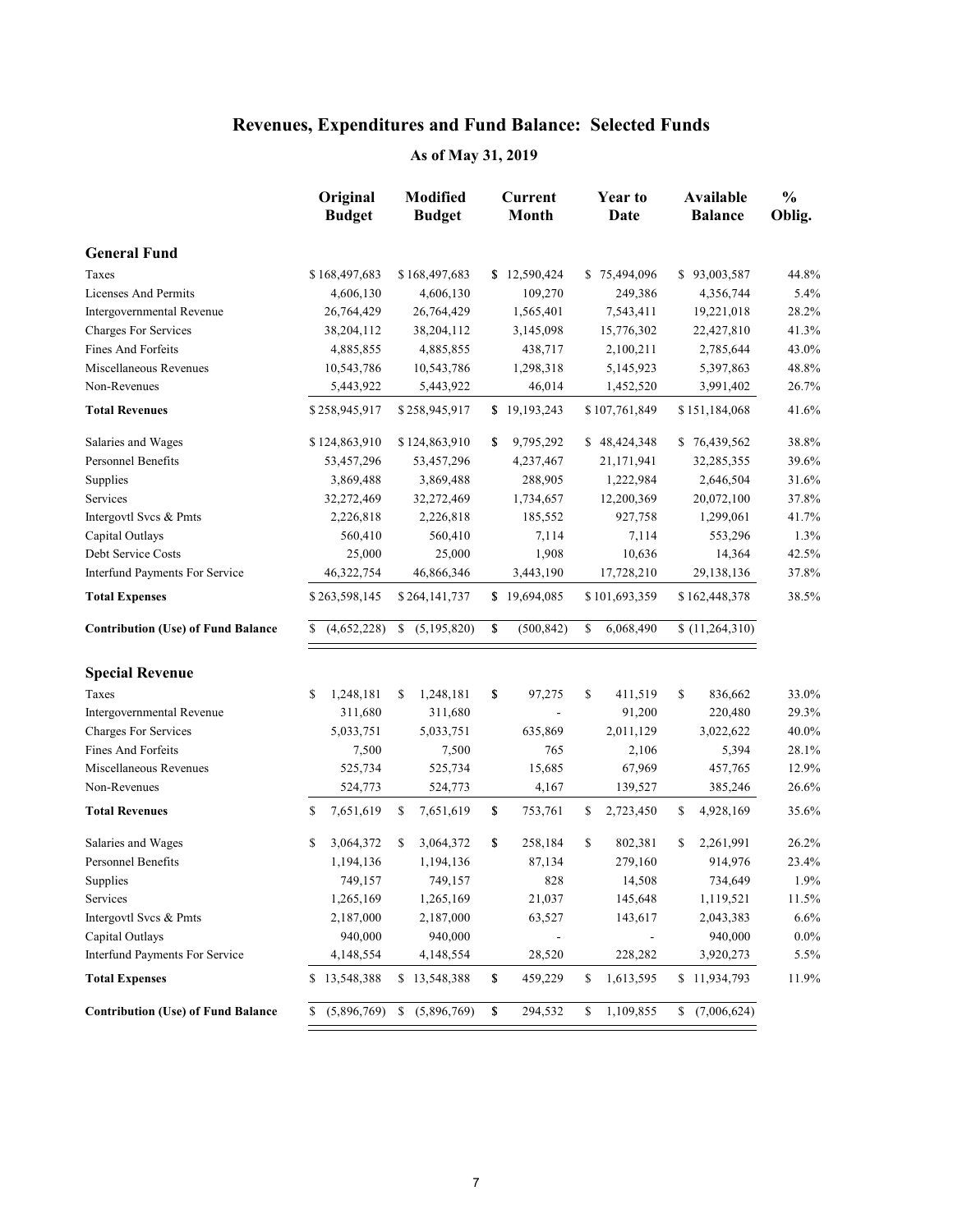|                                           | Original<br><b>Budget</b> | <b>Modified</b><br><b>Budget</b> | <b>Current</b><br>Month | <b>Year to</b><br>Date |                          |    | Available<br><b>Balance</b> | $\frac{0}{0}$<br>Oblig. |  |
|-------------------------------------------|---------------------------|----------------------------------|-------------------------|------------------------|--------------------------|----|-----------------------------|-------------------------|--|
| <b>County Road</b>                        |                           |                                  |                         |                        |                          |    |                             |                         |  |
| Taxes                                     | \$66,400,000              | \$66,400,000                     | \$<br>3,840,816         |                        | \$ 33,611,501            |    | \$32,788,499                | 50.6%                   |  |
| Intergovernmental Revenue                 | 37,220,000                | 37,220,000                       | 2,436,872               |                        | 7,017,220                |    | 30,202,780                  | 18.9%                   |  |
| <b>Charges For Services</b>               | 11,615,521                | 11,615,521                       | 221,022                 |                        | 999,706                  |    | 10,615,815                  | 8.6%                    |  |
| Miscellaneous Revenues                    | 1,490,597                 | 1,490,597                        | 80,638                  |                        | 449,832                  |    | 1,040,765                   | 30.2%                   |  |
| Non-Revenues                              | 9,504,570                 | 9,504,570                        | 19,323                  |                        | 200,285                  |    | 9,304,285                   | 2.1%                    |  |
| <b>Insurance Recoveries</b>               | 50,000                    | 50,000                           | 292                     |                        | 39,593                   |    | 10,407                      | 79.2%                   |  |
| <b>Total Revenues</b>                     | \$126,280,688             | \$126,280,688                    | \$<br>6,598,961         |                        | \$42,318,137             |    | \$83,962,551                | 33.5%                   |  |
| Salaries and Wages                        | \$ 33,285,144             | \$33,641,144                     | \$<br>2,646,618         |                        | \$12,214,870             |    | \$21,426,274                | 36.3%                   |  |
| <b>Personnel Benefits</b>                 | 14,300,930                | 14,434,930                       | 1,145,690               |                        | 5,543,822                |    | 8,891,108                   | 38.4%                   |  |
| Supplies                                  | 5,237,110                 | 5,356,110                        | 472,390                 |                        | 1,390,336                |    | 3,965,774                   | 26.0%                   |  |
| Services                                  | 24,868,374                | 24,868,374                       | 1,180,476               |                        | 3,330,676                |    | 21,537,698                  | 13.4%                   |  |
| Capital Outlays                           | 27,082,400                | 27,082,400                       | 2,037,429               |                        | 3,738,003                |    | 23,344,397                  | 13.8%                   |  |
| Debt Service: Principal                   | 368,421                   | 368,421                          | 368,421                 |                        | 368,421                  |    |                             | 100.0%                  |  |
| Debt Service Costs                        | 18,421                    | 18,421                           | 18,421                  |                        | 18,421                   |    | $\blacksquare$              | 100.0%                  |  |
| Interfund Payments For Service            | 29,775,299                | 30,066,299                       | 2,043,750               |                        | 11,136,328               |    | 18,929,971                  | 37.0%                   |  |
| <b>Total Expenses</b>                     | \$134,936,099             | \$135,836,099                    | \$<br>9,913,195         |                        | \$37,740,877             |    | \$98,095,222                | 27.8%                   |  |
| <b>Contribution (Use) of Fund Balance</b> | (8,655,411)<br>S.         | (9,555,411)                      | \$<br>(3,314,234)       | \$                     | 4,577,260                |    | (14, 132, 671)              |                         |  |
| <b>Human Services</b>                     |                           |                                  |                         |                        |                          |    |                             |                         |  |
| Taxes                                     | \$18,656,759              | \$18,656,759                     | \$<br>1,491,152         | \$                     | 7,587,211                |    | \$11,069,548                | 40.7%                   |  |
| Intergovernmental Revenue                 | 77,975,191                | 77,975,191                       | 5,577,661               |                        | 26,514,852               |    | 51,460,339                  | 34.0%                   |  |
| <b>Charges For Services</b>               | 11,730,479                | 11,730,479                       | 815,691                 |                        | 4,076,054                |    | 7,654,425                   | 34.7%                   |  |
| Fines And Forfeits                        | 76,824                    | 76,824                           | 7,050                   |                        | 26,500                   |    | 50,324                      | 34.5%                   |  |
| Miscellaneous Revenues                    | 6,973,738                 | 6,973,738                        | 125,936                 |                        | 560,277                  |    | 6,413,461                   | 8.0%                    |  |
| Non-Revenues                              | 3,249,810                 | 3,249,810                        |                         |                        | 487,453                  |    | 2,762,358                   | 15.0%                   |  |
| <b>Total Revenues</b>                     | \$118,662,801             | \$118,662,801                    | \$<br>8,017,490         |                        | \$39,252,347             |    | \$79,410,454                | 33.1%                   |  |
| Salaries and Wages                        | \$ 20,061,150             | \$20,209,375                     | \$<br>1,523,931         | \$                     | 7,522,650                |    | \$12,686,725                | 37.2%                   |  |
| Personnel Benefits                        | 9,383,164                 | 9,457,276                        | 703,142                 |                        | 3,505,212                |    | 5,952,064                   | 37.1%                   |  |
| Supplies                                  | 507,245                   | 515,445                          | 52,817                  |                        | 142,787                  |    | 372,658                     | 27.7%                   |  |
| Services                                  | 85,117,232                | 84,884,895                       | 5,215,374               |                        | 26,237,000               |    | 58,647,895                  | 30.9%                   |  |
| Intergovtl Svcs & Pmts                    | 723,977                   | 723,977                          |                         |                        | $\overline{\phantom{0}}$ |    | 723,977                     | $0.0\%$                 |  |
| Capital Outlays                           | 25,000                    | 25,000                           | 27,034                  |                        | 27,034                   |    | (2,034)                     | 108.1%                  |  |
| Interfund Payments For Service            | 9,293,662                 | 9,295,462                        | 457,479                 |                        | 3,193,608                |    | 6,101,854                   | 34.4%                   |  |
| <b>Total Expenses</b>                     | \$125,111,430             | \$125,111,430                    | \$<br>7,979,778         |                        | \$40,628,291             |    | \$84,483,139                | 32.5%                   |  |
| <b>Contribution (Use) of Fund Balance</b> | (6,448,629)<br>\$         | (6,448,629)<br>\$                | \$<br>37,712            | \$                     | (1,375,944)              | \$ | (5,072,685)                 |                         |  |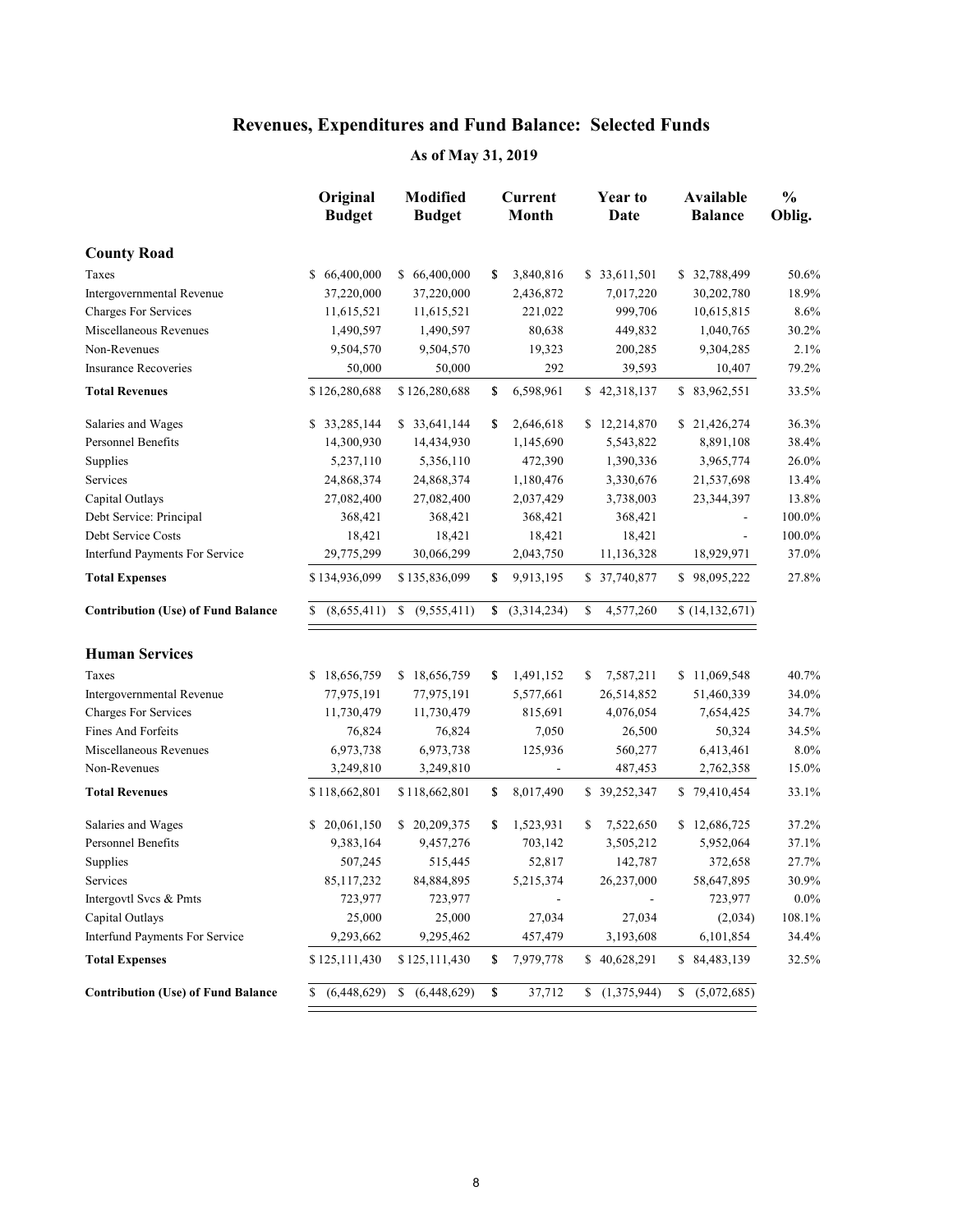|                                           |             | Original<br><b>Budget</b> | <b>Modified</b><br><b>Budget</b> |             | Current<br>Month |              | Year to<br>Date |    | <b>Available</b><br><b>Balance</b> | $\frac{0}{0}$<br>Oblig. |
|-------------------------------------------|-------------|---------------------------|----------------------------------|-------------|------------------|--------------|-----------------|----|------------------------------------|-------------------------|
| <b>Real Estate Excise Tax Fund</b>        |             |                           |                                  |             |                  |              |                 |    |                                    |                         |
| Taxes                                     |             | \$21,376,000              | \$21,376,000                     | S           | 2,127,422        | \$           | 9,139,305       |    | \$12,236,695                       | 42.8%                   |
| Interest and Other Earnings               |             | 180,000                   | 180,000                          |             | 30,947           |              | 126,552         |    | 53,448                             | 70.3%                   |
| <b>Total Revenues</b>                     |             | \$21,556,000              | \$21,556,000                     | \$          | 2,158,369        | \$           | 9,265,858       |    | \$12,290,142                       | 43.0%                   |
| Services                                  | \$          | 80,000                    | \$<br>80,000                     | \$          | $\frac{1}{2}$    | $\mathbb{S}$ | 20,000          | \$ | 60,000                             | 25.0%                   |
| <b>Interfund Payments For Service</b>     |             | 23,964,945                | 23,964,945                       |             | 1,227,158        |              | 8,120,552       |    | 15,844,393                         | 33.9%                   |
| <b>Total Expenses</b>                     |             | \$24,044,945              | \$24,044,945                     | \$          | 1,227,158        | \$           | 8,140,552       |    | \$15,904,393                       | 33.9%                   |
| <b>Contribution (Use) of Fund Balance</b> | S.          | (2,488,945)               | \$<br>(2,488,945)                | $\mathbf S$ | 931,211          | $\mathbb{S}$ | 1,125,305       |    | (3,614,250)                        |                         |
| <b>Transportation Mitigation</b>          |             |                           |                                  |             |                  |              |                 |    |                                    |                         |
| Intergovernmental Revenue                 | \$          | 29,000                    | \$<br>29,000                     | \$          | 1,051            | \$           | 7,060           | \$ | 21,940                             | 24.3%                   |
| <b>Charges For Services</b>               |             | 4,958,000                 | 4,958,000                        |             | 372,272          |              | 1,360,406       |    | 3,597,594                          | 27.4%                   |
| Miscellaneous Revenues                    |             | 169,000                   | 169,000                          |             | 29,012           |              | 146,514         |    | 22,486                             | 86.7%                   |
| <b>Total Revenues</b>                     | S           | 5,156,000                 | \$<br>5,156,000                  | \$          | 402,334          | \$           | 1,513,980       | S  | 3,642,020                          | 29.4%                   |
| <b>Interfund Payments For Service</b>     | \$          | 4,171,000                 | \$<br>4,171,000                  | \$          | 151,647          | \$           | 151,647         | \$ | 4,019,353                          | 3.6%                    |
| <b>Total Expenses</b>                     | \$          | 4,171,000                 | \$<br>4,171,000                  | $\sqrt{\ }$ | 151,647          | $\mathbf S$  | 151,647         | \$ | 4,019,353                          | 3.6%                    |
| <b>Contribution (Use) of Fund Balance</b> | \$          | 985,000                   | \$<br>985,000                    | \$          | 250,687          | \$           | 1,362,333       | \$ | (377, 333)                         |                         |
| <b>Community Development</b>              |             |                           |                                  |             |                  |              |                 |    |                                    |                         |
| Intergovernmental Revenue                 | $\mathbf S$ | 14,000                    | \$<br>14,000                     | \$          | 493              | \$           | 4,923           | \$ | 9,077                              | 35.2%                   |
| <b>Charges For Services</b>               |             | 18,220,719                | 18,220,719                       |             | 1,461,300        |              | 6,401,815       |    | 11,818,904                         | 35.1%                   |
| <b>Fines And Forfeits</b>                 |             | $\frac{1}{2}$             | $\overline{a}$                   |             | 12,900           |              | 12,900          |    | (12,900)                           |                         |
| Miscellaneous Revenues                    |             | 228,000                   | 228,000                          |             | 24,372           |              | 117,502         |    | 110,498                            | 51.5%                   |
| <b>Total Revenues</b>                     |             | \$18,462,719              | \$18,462,719                     | \$          | 1,499,065        | \$           | 6,537,141       |    | \$11,925,578                       | 35.4%                   |
| Salaries and Wages                        |             | \$10,240,204              | \$10,240,204                     | $\mathbf S$ | 734,111          | \$           | 3,852,630       | \$ | 6,387,574                          | 37.6%                   |
| Personnel Benefits                        |             | 4,722,241                 | 4,722,241                        |             | 322,670          |              | 1,668,722       |    | 3,053,519                          | 35.3%                   |
| Supplies                                  |             | 675,085                   | 675,085                          |             | 60,336           |              | 146,759         |    | 528,327                            | 21.7%                   |
| Services                                  |             | 925,254                   | 925,254                          |             | 45,599           |              | 189,596         |    | 735,658                            | 20.5%                   |
| <b>Interfund Payments For Service</b>     |             | 3,639,001                 | 3,639,001                        |             | 297,812          |              | 1,492,758       |    | 2,146,243                          | 41.0%                   |
| <b>Total Expenses</b>                     |             | \$20,201,785              | \$20,201,785                     | \$          | 1,460,528        | \$           | 7,350,465       |    | \$12,851,320                       | 36.4%                   |
| <b>Contribution (Use) of Fund Balance</b> | \$          | (1,739,066)               | \$<br>(1,739,066)                | \$          | 38,537           | \$           | (813, 324)      | \$ | (925, 742)                         |                         |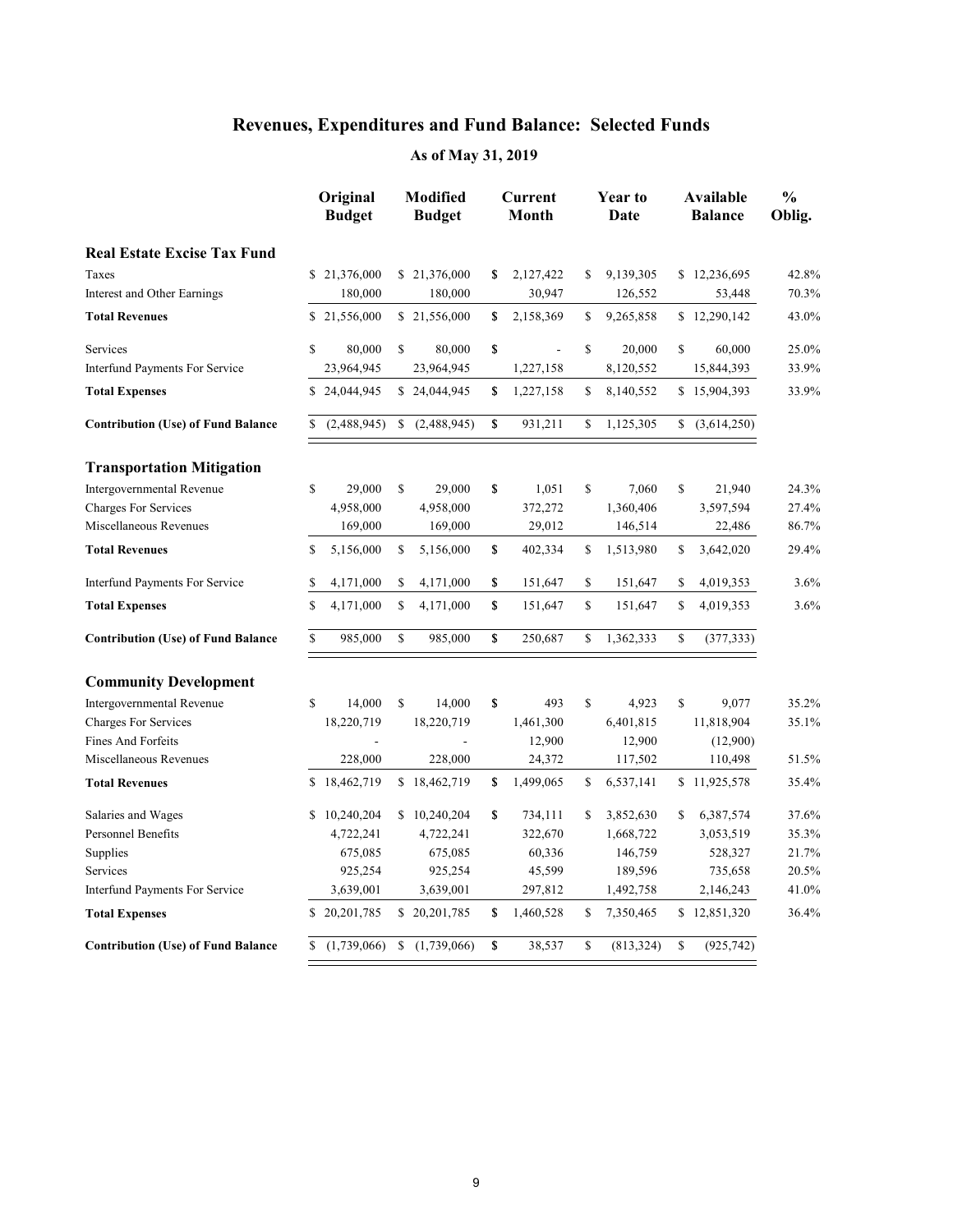|                                           | Original<br><b>Budget</b> |    | <b>Modified</b><br><b>Budget</b> | Current<br>Month | <b>Year to</b><br>Date |    | Available<br><b>Balance</b> | $\frac{0}{0}$<br>Oblig. |
|-------------------------------------------|---------------------------|----|----------------------------------|------------------|------------------------|----|-----------------------------|-------------------------|
| <b>Solid Waste Management</b>             |                           |    |                                  |                  |                        |    |                             |                         |
| Intergovernmental Revenue                 | \$<br>266,353             | \$ | 266,353                          | \$               | \$<br>15,025           | \$ | 251,328                     | 5.6%                    |
| <b>Charges For Services</b>               | 63,607,109                |    | 63,607,109                       | 5,633,952        | 24,102,541             |    | 39,504,568                  | 37.9%                   |
| Miscellaneous Revenues                    | 993,700                   |    | 993,700                          | 139,817          | 640,804                |    | 352,896                     | 64.5%                   |
| Non-Revenues                              | 25,000                    |    | 25,000                           | $\blacksquare$   | $\Box$                 |    | 25,000                      | $0.0\%$                 |
| <b>Total Revenues</b>                     | \$64,892,162              |    | \$64,892,162                     | \$<br>5,773,769  | \$24,758,371           |    | \$40,133,791                | 38.2%                   |
| Salaries and Wages                        | \$10,034,371              |    | \$10,034,371                     | \$<br>893,237    | \$<br>4,035,968        | \$ | 5,998,403                   | 40.2%                   |
| Personnel Benefits                        | 4,826,804                 |    | 4,826,804                        | 428,645          | 2,008,678              |    | 2,818,126                   | 41.6%                   |
| Supplies                                  | 980,335                   |    | 980,335                          | 39,067           | 295,565                |    | 684,770                     | 30.1%                   |
| Services                                  | 36,146,633                |    | 36,146,633                       | 3,028,823        | 12,528,322             |    | 23,618,311                  | 34.7%                   |
| Capital Outlays                           | 2,733,000                 |    | 2,733,000                        |                  | 6,438                  |    | 2,726,562                   | 0.2%                    |
| Debt Service: Principal                   | 2,899,818                 |    | 2,899,818                        | L,               | 1,144,324              |    | 1,755,494                   | 39.5%                   |
| Debt Service Costs                        | 543,682                   |    | 543,682                          |                  | 22,623                 |    | 521,059                     | 4.2%                    |
| Interfund Payments For Service            | 8,565,828                 |    | 8,565,828                        | 603,569          | 3,093,052              |    | 5,472,776                   | 36.1%                   |
| <b>Total Expenses</b>                     | \$66,730,471              |    | \$66,730,471                     | \$<br>4,993,340  | \$23,134,971           |    | \$43,595,500                | 34.7%                   |
| <b>Contribution (Use) of Fund Balance</b> | \$<br>(1,838,309)         | \$ | (1,838,309)                      | \$<br>780,429    | \$<br>1,623,399        |    | \$(3,461,708)               |                         |
| <b>Airport Operation &amp; Maint.</b>     |                           |    |                                  |                  |                        |    |                             |                         |
| Intergovernmental Revenue                 | \$<br>5,102,367           | S  | 5,102,367                        | \$<br>627,920    | \$<br>(193, 298)       | S  | 5,295,665                   | $-3.8%$                 |
| <b>Charges For Services</b>               | 7,447,936                 |    | 7,447,936                        | 1,569,856        | 3,511,461              |    | 3,936,475                   | 47.1%                   |
| Miscellaneous Revenues                    | 20,802,066                |    | 20,802,066                       | 1,772,327        | 7,603,051              |    | 13,199,015                  | 36.5%                   |
| Contributed Capital                       | 450,000                   |    | 450,000                          | $\frac{1}{2}$    | $\frac{1}{2}$          |    | 450,000                     | $0.0\%$                 |
| Non-Revenues                              | 8,650,000                 |    | 8,650,000                        | $\overline{a}$   | 7,092                  |    | 8,642,908                   | 0.1%                    |
| <b>Total Revenues</b>                     | \$42,452,369              |    | \$42,452,369                     | \$<br>3,970,103  | \$10,928,307           |    | \$31,524,062                | 25.7%                   |
| Salaries and Wages                        | \$<br>5,975,723           | \$ | 5,975,723                        | \$<br>574,182    | \$<br>2,572,743        | \$ | 3,402,980                   | 43.1%                   |
| Personnel Benefits                        | 2,433,429                 |    | 2,433,429                        | 206,138          | 933,251                |    | 1,500,178                   | 38.4%                   |
| Supplies                                  | 991,000                   |    | 991,000                          | 96,352           | 480,850                |    | 510,150                     | 48.5%                   |
| Services                                  | 6,696,388                 |    | 6,696,388                        | 373,074          | 1,363,487              |    | 5,332,901                   | 20.4%                   |
| Capital Outlays                           | 17,400,000                |    | 17,400,000                       | 334,011          | 201,234                |    | 17,198,766                  | 1.2%                    |
| Debt Service: Principal                   | 3,183,863                 |    | 3,183,863                        | 121,429          | 121,429                |    | 3,062,434                   | 3.8%                    |
| Debt Service Costs                        | 2,206,455                 |    | 2,206,455                        | 13,357           | 13,357                 |    | 2,193,098                   | 0.6%                    |
| Interfund Payments For Service            | 4,286,289                 |    | 4,286,289                        | 260,698          | 1,371,485              |    | 2,914,805                   | 32.0%                   |
| <b>Total Expenses</b>                     | \$43,173,147              |    | \$43,173,147                     | \$<br>1,979,241  | \$<br>7,057,835        |    | \$ 36,115,312               | 16.3%                   |
| <b>Contribution (Use) of Fund Balance</b> | \$<br>(720, 778)          | \$ | (720, 778)                       | \$<br>1,990,862  | \$<br>3,870,472        | \$ | (4,591,250)                 |                         |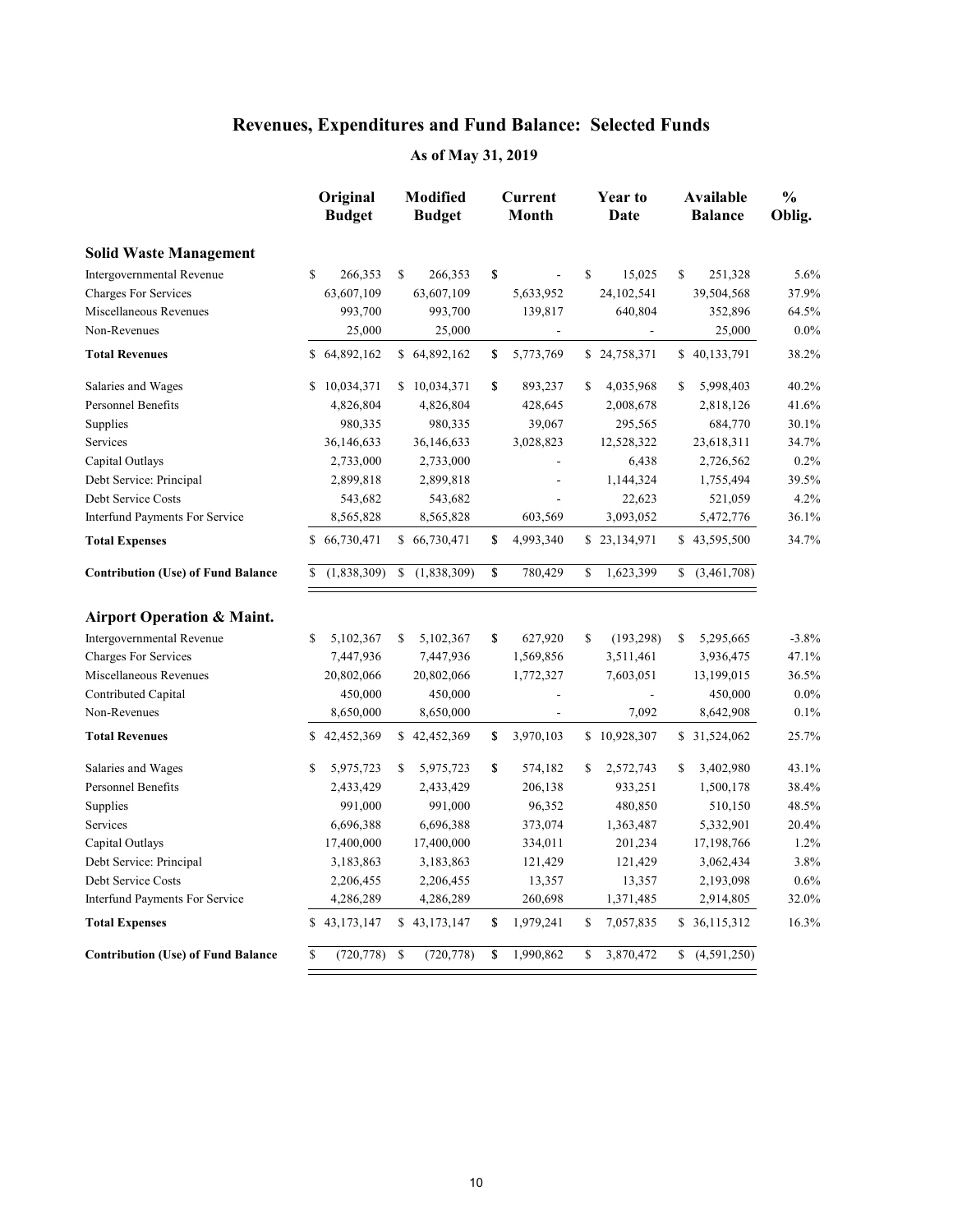|                                           | Original<br><b>Budget</b> | <b>Modified</b><br><b>Budget</b> | Current<br>Month         | Year to<br>Date | Available<br><b>Balance</b> | $\frac{0}{0}$<br>Oblig. |
|-------------------------------------------|---------------------------|----------------------------------|--------------------------|-----------------|-----------------------------|-------------------------|
| <b>Surface Water Management</b>           |                           |                                  |                          |                 |                             |                         |
| Taxes                                     | \$<br>74,597              | \$<br>74,597                     | \$<br>7,401              | \$<br>41,678    | \$<br>32,919                | 55.9%                   |
| Intergovernmental Revenue                 | 5,015,096                 | 5,015,096                        | 29,356                   | 267,232         | 4,747,864                   | 5.3%                    |
| <b>Charges For Services</b>               | 475,587                   | 475,587                          |                          | 196,614         | 278,973                     | 41.3%                   |
| Miscellaneous Revenues                    | 25,837,844                | 25,837,844                       | 1,171,555                | 8,995,757       | 16,842,087                  | 34.8%                   |
| Non-Revenues                              | 2,654,187                 | 2,654,187                        | 221,182                  | 1,105,911       | 1,548,276                   | 41.7%                   |
| <b>Total Revenues</b>                     | \$ 34,057,311             | \$ 34,057,311                    | \$<br>1,429,493          | \$10,607,192    | \$23,450,119                | 31.1%                   |
| Salaries and Wages                        | \$<br>8,007,877           | \$<br>8,007,877                  | \$<br>607,296            | \$<br>3,103,361 | \$<br>4,904,516             | 38.8%                   |
| <b>Personnel Benefits</b>                 | 3,667,733                 | 3,667,733                        | 267,693                  | 1,403,611       | 2,264,122                   | 38.3%                   |
| Supplies                                  | 394,746                   | 394,746                          | 11,099                   | 27,638          | 367,108                     | 7.0%                    |
| Services                                  | 3,386,173                 | 3,386,173                        | 144,213                  | 661,416         | 2,724,757                   | 19.5%                   |
| Capital Outlays                           | 5,746,973                 | 5,746,973                        | 377,125                  | 387,352         | 5,359,621                   | 6.7%                    |
| Debt Service: Principal                   | 1,219,198                 | 1,219,198                        |                          |                 | 1,219,198                   | $0.0\%$                 |
| Debt Service Costs                        | 192,433                   | 192,433                          |                          |                 | 192,433                     | $0.0\%$                 |
| Interfund Payments For Service            | 13,493,766                | 13,493,766                       | 407,857                  | 2,004,006       | 11,489,760                  | 14.9%                   |
| <b>Total Expenses</b>                     | \$ 36,108,899             | \$ 36,108,899                    | \$<br>1,815,284          | \$<br>7,587,384 | \$28,521,515                | 21.0%                   |
| <b>Contribution (Use) of Fund Balance</b> | \$<br>(2,051,588)         | \$<br>(2,051,588)                | \$<br>(385,791)          | \$<br>3,019,809 | \$ (5,071,397)              |                         |
| <b>Equipment Rental &amp; Revolving</b>   |                           |                                  |                          |                 |                             |                         |
| <b>Charges For Services</b>               | \$26,429,002              | \$26,429,002                     | \$<br>2,451,136          | \$11,419,571    | \$15,009,431                | 43.2%                   |
| Miscellaneous Revenues                    | 110,000                   | 110,000                          | 14,473                   | 75,419          | 34,581                      | 68.6%                   |
| Other Gains                               | 60,000                    | 60,000                           |                          | 538,223         | (478, 223)                  | 897.0%                  |
| Non-Revenues                              | 600,000                   | 600,000                          | (213, 442)               | (213, 442)      | 813,442                     | $-35.6%$                |
| <b>Total Revenues</b>                     | \$27,199,002              | \$27,199,002                     | \$<br>2,252,166          | \$11,819,771    | \$15,379,231                | 43.5%                   |
| Salaries and Wages                        | \$<br>3,877,556           | \$<br>3,877,556                  | \$<br>321,928            | \$<br>1,675,353 | \$<br>2,202,203             | 43.2%                   |
| <b>Personnel Benefits</b>                 | 1,859,383                 | 1,859,383                        | 157,531                  | 800,786         | 1,058,597                   | 43.1%                   |
| Supplies                                  | 6,609,659                 | 6,609,659                        | 741,719                  | 2,943,230       | 3,666,429                   | 44.5%                   |
| Services                                  | 541,220                   | 541,220                          | 51,407                   | 217,358         | 323,862                     | 40.2%                   |
| Capital Outlays                           | 10,091,151                | 10,091,151                       | 633,526                  | 2,428,660       | 7,662,491                   | 24.1%                   |
| Debt Service: Principal                   | 295,290                   | 295,290                          | $\overline{\phantom{a}}$ |                 | 295,290                     | $0.0\%$                 |
| Debt Service Costs                        | 136,938                   | 136,938                          |                          |                 | 136,938                     | $0.0\%$                 |
| Interfund Payments For Service            | 6,850,705                 | 6,850,705                        | 605,076                  | 3,045,527       | 3,805,178                   | 44.5%                   |
| <b>Total Expenses</b>                     | \$30,261,902              | \$30,261,902                     | \$<br>2,511,187          | \$11,110,914    | \$19,150,989                | 36.7%                   |
| <b>Contribution (Use) of Fund Balance</b> | \$                        | $(3,062,900)$ \$ $(3,062,900)$   | \$<br>(259, 021)         | \$<br>708,857   | (3,771,757)                 |                         |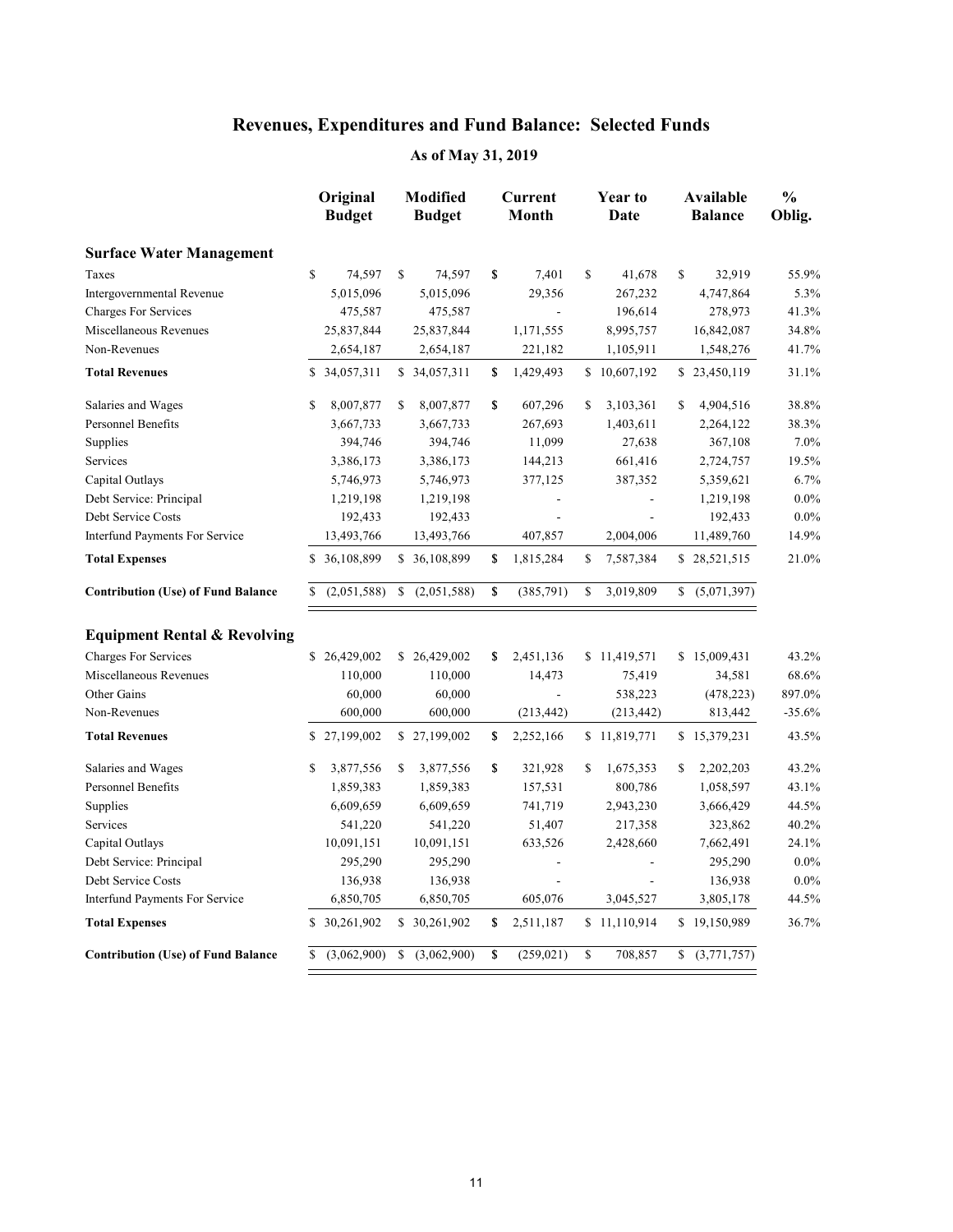|                                           |    | Original<br><b>Budget</b> |               | <b>Modified</b><br><b>Budget</b> |              | Current<br>Month | Year to<br>Date  | Available<br><b>Balance</b> | $\frac{0}{0}$<br>Oblig. |
|-------------------------------------------|----|---------------------------|---------------|----------------------------------|--------------|------------------|------------------|-----------------------------|-------------------------|
| <b>Information Services</b>               |    |                           |               |                                  |              |                  |                  |                             |                         |
| <b>Charges For Services</b>               | \$ | 707,339                   | \$            | 707,339                          | \$           | 51,379           | \$<br>248,826    | \$<br>458,513               | 35.2%                   |
| Miscellaneous Revenues                    |    | 20,281,147                |               | 20,281,147                       |              | 1,672,462        | 8,490,463        | 11,790,684                  | 41.9%                   |
| <b>Total Revenues</b>                     |    | \$20,988,486              |               | \$20,988,486                     | \$           | 1,723,841        | \$<br>8,739,288  | \$12,249,198                | 41.6%                   |
| Salaries and Wages                        | \$ | 7,786,720                 | \$            | 7,786,720                        | \$           | 632,418          | \$<br>3,115,184  | \$<br>4,671,536             | 40.0%                   |
| <b>Personnel Benefits</b>                 |    | 3,338,310                 |               | 3,338,310                        |              | 266,815          | 1,320,289        | 2,018,021                   | 39.5%                   |
| Supplies                                  |    | 1,045,546                 |               | 1,045,546                        |              | 121,258          | 475,990          | 569,556                     | 45.5%                   |
| Services                                  |    | 5,757,862                 |               | 5,757,862                        |              | 342,992          | 2,709,391        | 3,048,471                   | 47.1%                   |
| Capital Outlays                           |    |                           |               |                                  |              |                  | 5,160            | (5,160)                     |                         |
| Interfund Payments For Service            |    | 3,802,030                 |               | 3,802,030                        |              | 163,144          | 1,277,807        | 2,524,223                   | 33.6%                   |
| <b>Total Expenses</b>                     |    | \$21,730,468              |               | \$21,730,468                     | \$           | 1,526,627        | \$<br>8,903,822  | \$12,826,646                | 41.0%                   |
| <b>Contribution (Use) of Fund Balance</b> | \$ | (741, 982)                | <sup>\$</sup> | (741, 982)                       | $\mathbf{s}$ | 197,214          | \$<br>(164, 533) | \$<br>(577, 449)            |                         |
| <b>Snohomish County Insurance</b>         |    |                           |               |                                  |              |                  |                  |                             |                         |
| <b>Charges For Services</b>               | \$ | 483,434                   | S             | 483,434                          | \$           | 40,329           | \$<br>201,647    | \$<br>281,787               | 41.7%                   |
| Miscellaneous Revenues                    |    | 17,495,787                |               | 17,495,787                       |              | 1,463,075        | 7,312,762        | 10,183,025                  | 41.8%                   |
| Other Gains                               |    | 250,000                   |               | 250,000                          |              |                  |                  | 250,000                     | $0.0\%$                 |
| <b>Total Revenues</b>                     |    | \$18,229,221              |               | \$18,229,221                     | \$           | 1,503,405        | \$<br>7,514,409  | \$10,714,812                | 41.2%                   |
| Salaries and Wages                        | \$ | 3,033,923                 | \$            | 3,033,923                        | \$           | 233,374          | \$<br>1,246,145  | \$<br>1,787,778             | 41.1%                   |
| <b>Personnel Benefits</b>                 |    | 1,222,559                 |               | 1,222,559                        |              | 94,428           | 487,764          | 734,795                     | 39.9%                   |
| Supplies                                  |    | 37,250                    |               | 37,250                           |              | 2,043            | 10,766           | 26,484                      | 28.9%                   |
| Services                                  |    | 13,361,541                |               | 13,361,541                       |              | 491,447          | 4,006,080        | 9,355,461                   | 30.0%                   |
| Capital Outlays                           |    |                           |               |                                  |              |                  | 26,100           | (26,100)                    |                         |
| Interfund Payments For Service            |    | 509,046                   |               | 509,046                          |              | 42,395           | 211,825          | 297,221                     | 41.6%                   |
| <b>Total Expenses</b>                     |    | \$18,164,319              |               | \$18,164,319                     | S.           | 863,688          | \$<br>5,988,679  | \$12,175,640                | 33.0%                   |
| <b>Contribution (Use) of Fund Balance</b> | \$ | 64,902                    | \$            | 64,902                           | \$           | 639,717          | \$<br>1,525,730  | \$(1,460,828)               |                         |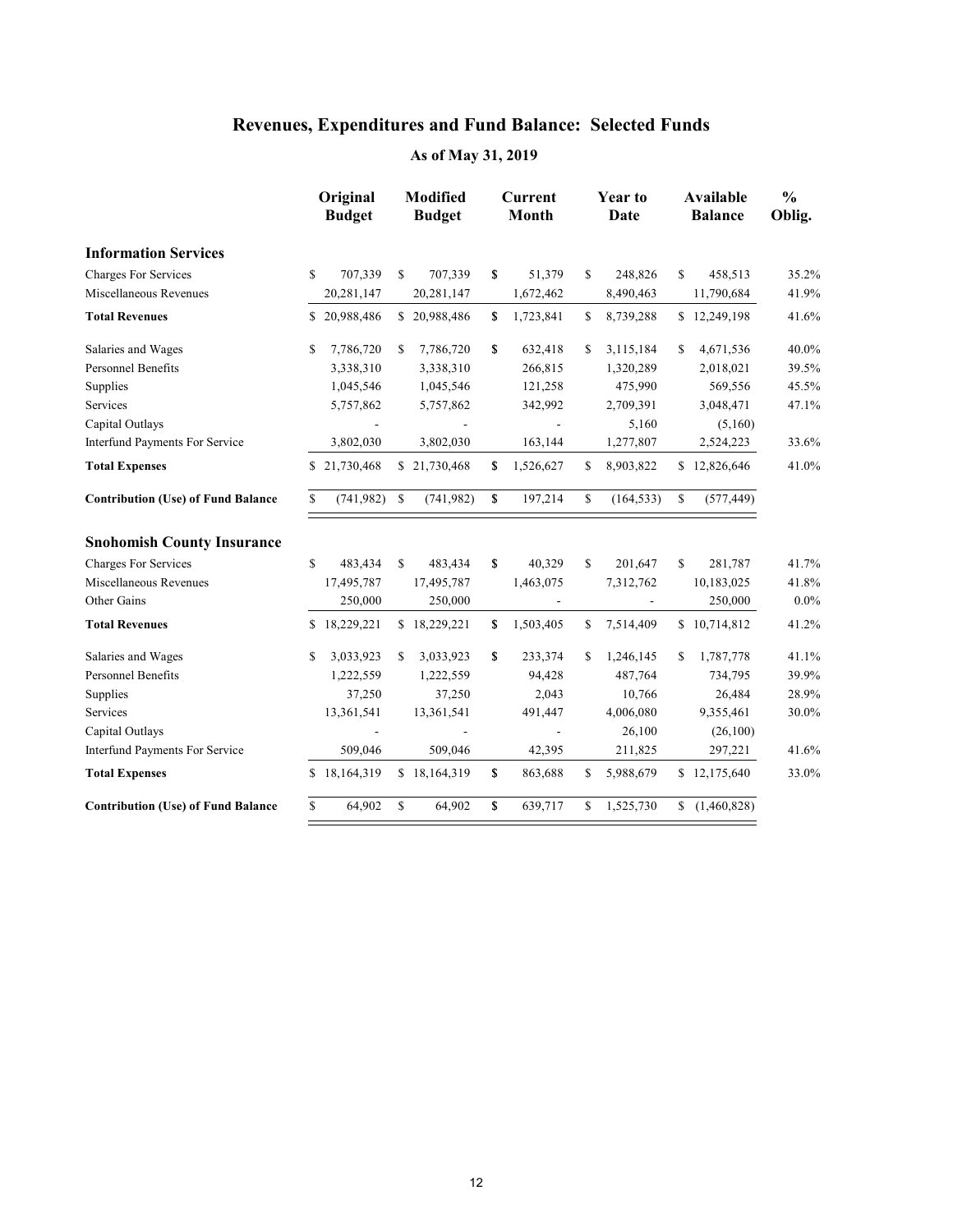|                                           |    | Original<br><b>Budget</b> |             | <b>Modified</b><br><b>Budget</b> |               | <b>Current</b><br>Month |              | <b>Year to</b><br>Date |     | Available<br><b>Balance</b> | $\frac{0}{0}$<br>Oblig. |
|-------------------------------------------|----|---------------------------|-------------|----------------------------------|---------------|-------------------------|--------------|------------------------|-----|-----------------------------|-------------------------|
| <b>Employee Benefit</b>                   |    |                           |             |                                  |               |                         |              |                        |     |                             |                         |
| <b>Charges For Services</b>               | S. | 2,112,285                 | \$          | 2,112,285                        | \$            | 170,857                 | S.           | 890,370                | \$. | 1,221,915                   | 42.2%                   |
| Miscellaneous Revenues                    |    | 58,031,746                |             | 58,031,746                       |               | 189,041                 |              | 23,287,929             |     | 34,743,817                  | 40.1%                   |
| Other Gains                               |    |                           |             |                                  |               | 4,435                   |              | 4,435                  |     | (4, 435)                    |                         |
| <b>Total Revenues</b>                     |    | \$60,144,031              |             | \$ 60,144,031                    | \$            | 364,333                 |              | \$24,182,734           |     | \$35,961,297                | 40.2%                   |
| Salaries and Wages                        | \$ | 549,396                   | S           | 549,396                          | \$            | 38,885                  | \$           | 197,370                | S.  | 352,026                     | 35.9%                   |
| <b>Personnel Benefits</b>                 |    | 320.141                   |             | 320,141                          |               | 16,632                  |              | 84,874                 |     | 235,267                     | 26.5%                   |
| Supplies                                  |    | 3,500                     |             | 3,500                            |               |                         |              | 260                    |     | 3,240                       | 7.4%                    |
| Services                                  |    | 59,884,379                |             | 59,884,379                       |               | 5,315,161               |              | 22,508,704             |     | 37, 375, 675                | 37.6%                   |
| Interfund Payments For Service            |    | 412,052                   |             | 412,052                          |               | 33,998                  |              | 172,102                |     | 239,950                     | 41.8%                   |
| <b>Total Expenses</b>                     |    | \$61,169,468              |             | \$61,169,468                     | \$            | 5,404,676               |              | \$22,963,310           |     | \$38,206,158                | 37.5%                   |
| <b>Contribution (Use) of Fund Balance</b> |    | (1,025,437)               |             | (1,025,437)                      | \$            | (5,040,343)             | $\mathbb{S}$ | 1,219,424              |     | (2,244,861)                 |                         |
| <b>Facility Services Fund</b>             |    |                           |             |                                  |               |                         |              |                        |     |                             |                         |
| Intergovernmental Revenue                 | \$ |                           | S           |                                  | \$            |                         | \$           | 1,017                  | \$  | (1,017)                     |                         |
| Charges For Services                      |    | 12,836,975                |             | 12,836,975                       |               | 1,065,802               |              | 5,360,443              |     | 7,476,532                   | 41.8%                   |
| Miscellaneous Revenues                    |    | 1,315,028                 |             | 1,315,028                        |               | 121,582                 |              | 651,128                |     | 663,900                     | 49.5%                   |
| <b>Total Revenues</b>                     |    | \$14,152,003              |             | \$14,152,003                     | \$            | 1,187,384               | \$           | 6,012,588              | \$  | 8,139,415                   | 42.5%                   |
| Salaries and Wages                        | \$ | 3,447,486                 | \$          | 3,447,486                        | \$            | 274,728                 | \$           | 1,373,175              | \$  | 2,074,311                   | 39.8%                   |
| <b>Personnel Benefits</b>                 |    | 1,651,407                 |             | 1,651,407                        |               | 131,101                 |              | 664,061                |     | 987,346                     | 40.2%                   |
| Supplies                                  |    | 668,496                   |             | 668,496                          |               | 93,897                  |              | 314,632                |     | 353,864                     | 47.1%                   |
| Services                                  |    | 5,198,909                 |             | 5,198,909                        |               | 328,098                 |              | 1,539,863              |     | 3,659,046                   | 29.6%                   |
| Intergovtl Svcs & Pmts                    |    | 199                       |             | 199                              |               |                         |              |                        |     | 199                         | $0.0\%$                 |
| Interfund Payments For Service            |    | 3,591,281                 |             | 3,591,281                        |               | 238,776                 |              | 1,208,542              |     | 2,382,739                   | 33.7%                   |
| <b>Total Expenses</b>                     | \$ | 14,557,778                |             | \$14,557,778                     | \$            | 1,066,599               | S.           | 5,100,273              | S   | 9,457,505                   | 35.0%                   |
| <b>Contribution (Use) of Fund Balance</b> | \$ | (405, 775)                | $\mathbf S$ | (405, 775)                       | <sup>\$</sup> | 120,785                 | \$           | 912,315                |     | \$(1,318,090)               |                         |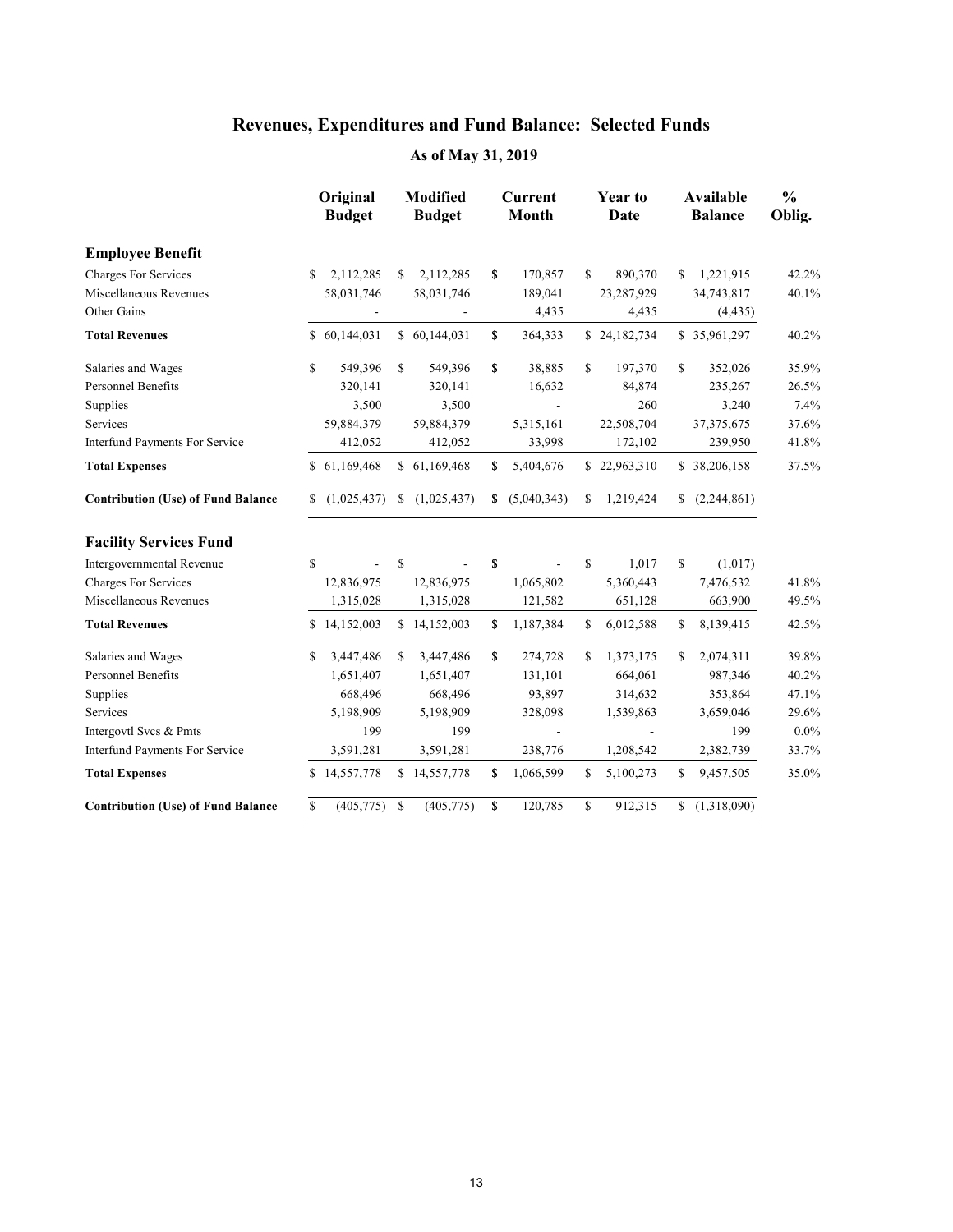#### **Detail Revenue: General Fund**

|                                       |    | Original<br><b>Budget</b> | <b>Modified</b>  | <b>Current</b><br>Month  | Year To<br><b>Date</b> | Available<br><b>Balance</b> | $\frac{0}{0}$<br>Oblig |
|---------------------------------------|----|---------------------------|------------------|--------------------------|------------------------|-----------------------------|------------------------|
|                                       |    |                           | <b>Budget</b>    |                          |                        |                             |                        |
| <b>Taxes</b>                          |    |                           |                  |                          |                        |                             |                        |
| <b>General Property Taxes</b>         |    | \$89,077,988              | \$<br>89,077,988 | \$<br>5,644,742          | \$45,547,958           | \$43,530,030                | 51.1%                  |
| <b>Timber Harvest Taxes</b>           |    | 225,000                   | 225,000          | 125,402                  | 176,929                | 48,071                      | 78.6%                  |
| Retail Sales and Use Taxes            |    | 67,558,819                | 67,558,819       | 5,541,632                | 26, 131, 309           | 41,427,510                  | 38.7%                  |
| <b>Business TaxesExcise Taxes</b>     |    | 574,126                   | 574,126          | 29,306                   | 98,971                 | 475,155                     | 17.2%                  |
| <b>Excise Taxes</b>                   |    | 2,863,000                 | 2,863,000        | 275,947                  | 964,058                | 1,898,942                   | 33.7%                  |
| Other Taxes                           |    | 2,246,000                 | 2,246,000        | 181,393                  | 454,238                | 1,791,762                   | 20.2%                  |
| Penalties and Interest                |    | 5,952,750                 | 5,952,750        | 792,001                  | 2,120,633              | 3,832,117                   | 35.6%                  |
| <b>Total Taxes</b>                    |    | \$168,497,683             | \$168,497,683    | \$12,590,424             | \$75,494,096           | \$93,003,587                | 44.8%                  |
| <b>Licenses And Permits</b>           |    |                           |                  |                          |                        |                             |                        |
| Business Licenses & Permits           | S  | 4,136,130                 | \$<br>4,136,130  | \$<br>76,249             | \$<br>96,265           | \$<br>4,039,865             | 2.3%                   |
| Non-Business Licenses & Per           |    | 470,000                   | 470,000          | 33,021                   | 153,121                | 316,879                     | 32.6%                  |
| <b>Total Licenses And Permits</b>     | S  | 4,606,130                 | \$<br>4,606,130  | \$<br>109,270            | \$<br>249,386          | \$<br>4,356,744             | 5.4%                   |
| <b>Intergovernmental Revenue</b>      |    |                           |                  |                          |                        |                             |                        |
| Direct Federal Grants                 | S  | 15,000                    | \$<br>15,000     | \$                       | \$                     | \$<br>15,000                | $0.0\%$                |
| Federal Entitlements, Impact P        |    | 1,650,000                 | 1,650,000        |                          |                        | 1,650,000                   | $0.0\%$                |
| Federal Grants - Indirect             |    | 1,052,060                 | 1,052,060        | 10,401                   | 175,371                | 876,689                     | 16.7%                  |
| <b>State Grants</b>                   |    | 537,726                   | 537,726          | 108,370                  | 362,621                | 175,105                     | 67.4%                  |
| <b>State Shared Revenues</b>          |    | 5,000,000                 | 5,000,000        | 204,188                  | 384,729                | 4,615,271                   | 7.7%                   |
| St Entitlements, In Lieu Pay't        |    | 8,412,888                 | 8,412,888        | 2,812                    | 3,648,263              | 4,764,625                   | 43.4%                  |
| Interlocal Gr, Entitle, Oth Pmts      |    | 66,174                    | 66,174           | $\overline{\phantom{a}}$ | 8,000                  | 58,174                      | 12.1%                  |
| Intergovernmental Service Rev         |    | 10,030,581                | 10,030,581       | 1,239,630                | 2,964,428              | 7,066,153                   | 29.6%                  |
| <b>Total Intergovernmental Revenu</b> |    | \$26,764,429              | \$26,764,429     | \$<br>1,565,401          | \$<br>7,543,411        | \$19,221,018                | 28.2%                  |
| <b>Charges For Services</b>           |    |                           |                  |                          |                        |                             |                        |
| <b>Interlocal Grants</b>              | \$ | 293,573                   | \$<br>293,573    | \$<br>19,716             | \$<br>74,164           | \$<br>219,409               | 25.3%                  |
| Filing & Recording Fees               |    | 1,437,198                 | 1,437,198        | 156,225                  | 647,901                | 789,297                     | 45.1%                  |
| Records Services                      |    | 3,537,415                 | 3,537,415        | 281,221                  | 1,196,452              | 2,340,963                   | 33.8%                  |
| <b>Financial Services</b>             |    | 6,231,159                 | 6,231,159        | 511,759                  | 2,127,499              | 4,103,660                   | 34.1%                  |
| Sales Of Maps, Publ                   |    | 4,312                     | 4,312            | 132                      | 324                    | 3,988                       | 7.5%                   |
| Word Pro, Prtg, Dupl                  |    | 225,187                   | 225,187          | 17,214                   | 93,218                 | 131,969                     | 41.4%                  |
| Data Processing                       |    | 500                       | 500              | $\blacksquare$           | 18                     | 483                         | 3.5%                   |
| Other Services                        |    | 46,080                    | 46,080           | 19,530                   | 21,879                 | 24,201                      | 47.5%                  |
| Public Safety                         |    | 13,036,226                | 13,036,226       | 1,191,133                | 7,235,173              | 5,801,053                   | 55.5%                  |
| Natural & Economic Environ            |    | 128,246                   | 128,246          | 9,740                    | 39,700                 | 88,546                      | 31.0%                  |
| Mental and Physical Health            |    | 250                       | 250              | 50                       | 125                    | 125                         | 50.0%                  |
| Culture and Recreation                |    | 2,852,160                 | 2,852,160        | 181,502                  | 511,272                | 2,340,888                   | 17.9%                  |
| <b>Interfund Charges</b>              |    | 10,411,806                | 10,411,806       | 756,876                  | 3,828,578              | 6,583,228                   | 36.8%                  |
| <b>Total Charges For Services</b>     |    | \$ 38,204,112             | \$ 38,204,112    | \$<br>3,145,098          | \$15,776,302           | \$22,427,810                | 41.3%                  |
| <b>Fines And Forfeits</b>             |    |                           |                  |                          |                        |                             |                        |
| <b>Superior Court Penalties</b>       | \$ | 328,177                   | \$<br>328,177    | \$<br>51,018             | \$<br>233,657          | \$<br>94,520                | 71.2%                  |
| Civil Penalties                       |    | 30,550                    | 30,550           | 2,394                    | 10,199                 | 20,351                      | 33.4%                  |
| Civil Infraction Penalties            |    | 3,466,134                 | 3,466,134        | 335,927                  | 1,543,505              | 1,922,629                   | 44.5%                  |
| Civil Parking Infraction              |    | 34,885                    | 34,885           | 1,642                    | 11,461                 | 23,424                      | 32.9%                  |
| Criminal Traffic Misdemeanor          |    | 722,229                   | 722,229          | 38,454                   | 206,617                | 515,612                     | 28.6%                  |
| Criminal Non-Traffic Fines            |    | 133,835                   | 133,835          | (642)                    | 32,516                 | 101,319                     | 24.3%                  |
| Criminal Costs                        |    | 129,045                   | 129,045          | 8,775                    | 37,971                 | 91,074                      | 29.4%                  |
| Non-Court Fines, Forfeitures          |    | 41,000                    | 41,000           | 1,150                    | 24,285                 | 16,715                      | 59.2%                  |
| <b>Total Fines And Forfeits</b>       | \$ | 4,885,855                 | \$<br>4,885,855  | \$<br>438,717            | \$<br>2,100,211        | \$<br>2,785,644             | 43.0%                  |